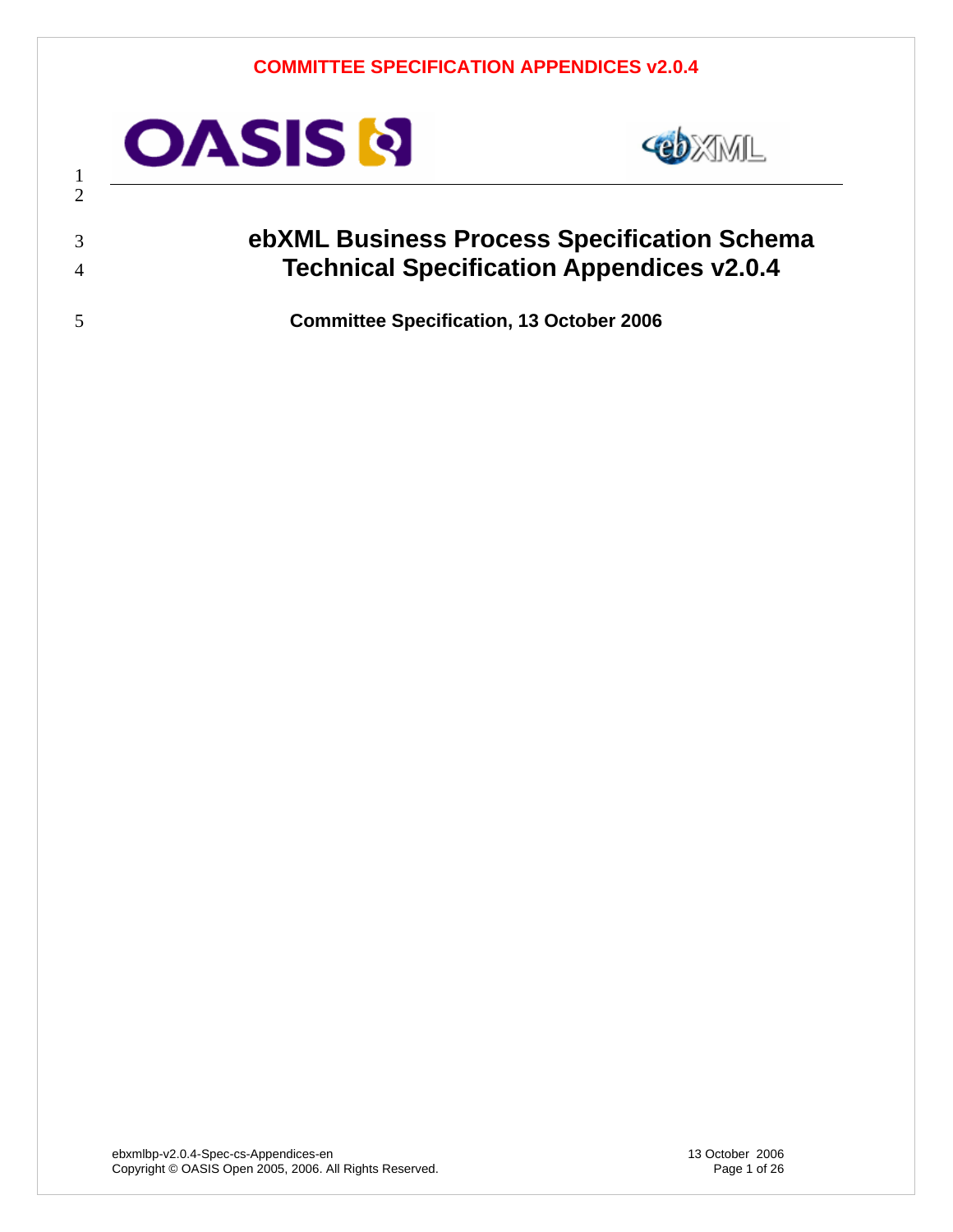| $\frac{6}{7}$                                                        | <b>Artifact Identifier:</b><br>ebxmlbp-v2.0.4-Spec-cs-Appendices-en.doc                                                                                                                                                                                                                                                                                                                                                                                                                                                                                                                                                                                                                                                                  |
|----------------------------------------------------------------------|------------------------------------------------------------------------------------------------------------------------------------------------------------------------------------------------------------------------------------------------------------------------------------------------------------------------------------------------------------------------------------------------------------------------------------------------------------------------------------------------------------------------------------------------------------------------------------------------------------------------------------------------------------------------------------------------------------------------------------------|
| $8\phantom{1}$                                                       | <b>Location:</b>                                                                                                                                                                                                                                                                                                                                                                                                                                                                                                                                                                                                                                                                                                                         |
| 9                                                                    | Current: http://docs.oasis-open.org/ebxml-bp/2.0.4/ (public location)                                                                                                                                                                                                                                                                                                                                                                                                                                                                                                                                                                                                                                                                    |
| 10                                                                   | This Version: http://docs.oasis-open.org/ebxml-bp/2.0.4/ebxmlbp-v2.0.4-Spec-cs-en.zip                                                                                                                                                                                                                                                                                                                                                                                                                                                                                                                                                                                                                                                    |
| 11                                                                   | (ebxmlbp-v2.0.4-Spec-cs-Appendices-en.doc)                                                                                                                                                                                                                                                                                                                                                                                                                                                                                                                                                                                                                                                                                               |
| 12                                                                   | Previous Version http://docs.oasis-open.org/ebxml-bp/2.0.3/ebxmlbp-v2.0.3-Spec-cs-en.zip                                                                                                                                                                                                                                                                                                                                                                                                                                                                                                                                                                                                                                                 |
| 13                                                                   | (located in .zip for technical specification and Appendices)                                                                                                                                                                                                                                                                                                                                                                                                                                                                                                                                                                                                                                                                             |
| 14                                                                   | <b>Artifact Type:</b>                                                                                                                                                                                                                                                                                                                                                                                                                                                                                                                                                                                                                                                                                                                    |
| 15                                                                   | Spec, Descriptive Name: Appendices                                                                                                                                                                                                                                                                                                                                                                                                                                                                                                                                                                                                                                                                                                       |
| 16                                                                   | <b>Technical Committee:</b>                                                                                                                                                                                                                                                                                                                                                                                                                                                                                                                                                                                                                                                                                                              |
| 17                                                                   | ebXML Business Process Technical Committee (TC)                                                                                                                                                                                                                                                                                                                                                                                                                                                                                                                                                                                                                                                                                          |
| 18                                                                   | <b>Co-chairs:</b>                                                                                                                                                                                                                                                                                                                                                                                                                                                                                                                                                                                                                                                                                                                        |
| 19                                                                   | Dale Moberg, Cyclone Commerce/Axway                                                                                                                                                                                                                                                                                                                                                                                                                                                                                                                                                                                                                                                                                                      |
| 20                                                                   | Monica J. Martin, Sun Microsystems                                                                                                                                                                                                                                                                                                                                                                                                                                                                                                                                                                                                                                                                                                       |
| 21                                                                   | <b>Editors:</b>                                                                                                                                                                                                                                                                                                                                                                                                                                                                                                                                                                                                                                                                                                                          |
| 22                                                                   | Jean-Jacques Dubray, Individual, joubray@gmail.com [previous]                                                                                                                                                                                                                                                                                                                                                                                                                                                                                                                                                                                                                                                                            |
| 23                                                                   | Sally St. Amand, Individual, sallystamand@yahoo.com                                                                                                                                                                                                                                                                                                                                                                                                                                                                                                                                                                                                                                                                                      |
| 24                                                                   | Monica J. Martin, Sun Microsystems, co-chair, monica.martin@sun.com                                                                                                                                                                                                                                                                                                                                                                                                                                                                                                                                                                                                                                                                      |
| 25<br>26<br>27<br>28<br>29<br>30<br>31<br>32<br>33<br>34<br>35<br>36 | <b>Contributors:</b><br>John Yunker, Individual <i>yunker@amazon.com</i> (previous member)<br>David Webber, Individual, <david@drrw.info><br/>Dale Moberg, Cyclone Commerce/Axway, co-chair, dmoberg@us.axway.com<br/>Kenji Nagahashi, Fujitsu, nagahashi@us.fujitsu.com<br/>Stephen Green, Individual, stephengreenubl@gmail.com (previous member)<br/>Sacha Schlegel, Individual, sacha@schlegel.li<br/>Monica J. Martin, Sun Microsystems, co-chair, monica.martin@sun.com<br/>Contributions for the development of ebBP examples of UBL related documents by J. Dean<br/>Hemopo, ebxml-dev, New Zealand (user community), and Stephen Green, UK local government<br/>(user community) and Sacha Schlegel (Member).</david@drrw.info> |
| 37                                                                   | <b>Related Work:</b>                                                                                                                                                                                                                                                                                                                                                                                                                                                                                                                                                                                                                                                                                                                     |
| 38                                                                   | See Section 1.4 : Related Documents.                                                                                                                                                                                                                                                                                                                                                                                                                                                                                                                                                                                                                                                                                                     |
| 39                                                                   | <b>Abstract:</b>                                                                                                                                                                                                                                                                                                                                                                                                                                                                                                                                                                                                                                                                                                                         |
| 40                                                                   | This document defines a standards-based business process foundation that promotes the                                                                                                                                                                                                                                                                                                                                                                                                                                                                                                                                                                                                                                                    |
| 41                                                                   | automation and predictable exchange of Business Collaboration definitions using XML.                                                                                                                                                                                                                                                                                                                                                                                                                                                                                                                                                                                                                                                     |
| 42                                                                   | <b>Status:</b>                                                                                                                                                                                                                                                                                                                                                                                                                                                                                                                                                                                                                                                                                                                           |
| 43                                                                   | This set of ebXML Business Process Specification Schema (short name: ebBP) documents are                                                                                                                                                                                                                                                                                                                                                                                                                                                                                                                                                                                                                                                 |
| 44                                                                   | compatible with the ebXML Business Process Specification Schema v1.01 technical specification                                                                                                                                                                                                                                                                                                                                                                                                                                                                                                                                                                                                                                            |
| 45                                                                   | and schema, and a migration path is possible from v1.01, v1.04 and v1.05 to v2.0.x documents.                                                                                                                                                                                                                                                                                                                                                                                                                                                                                                                                                                                                                                            |
| 46                                                                   | The technical specification supersedes the v2.0 Committee Draft / Committee Specification, and                                                                                                                                                                                                                                                                                                                                                                                                                                                                                                                                                                                                                                           |
| 47                                                                   | v2.0.1 and v2.0.2 Committee Drafts, and the v2.0.3 Committee Specification. <sup>1</sup> Six packages are                                                                                                                                                                                                                                                                                                                                                                                                                                                                                                                                                                                                                                |
| 48                                                                   | provided for ebBP:                                                                                                                                                                                                                                                                                                                                                                                                                                                                                                                                                                                                                                                                                                                       |

<span id="page-1-0"></span> 1 The preceding Organization for the Advancement of Structured Information Standards (OASIS) TC process indicates Committee Specification while the new TC process indicates Committee Draft followed by a Committee Specification. The v2.0 packages were applicable under the old and new TC processes.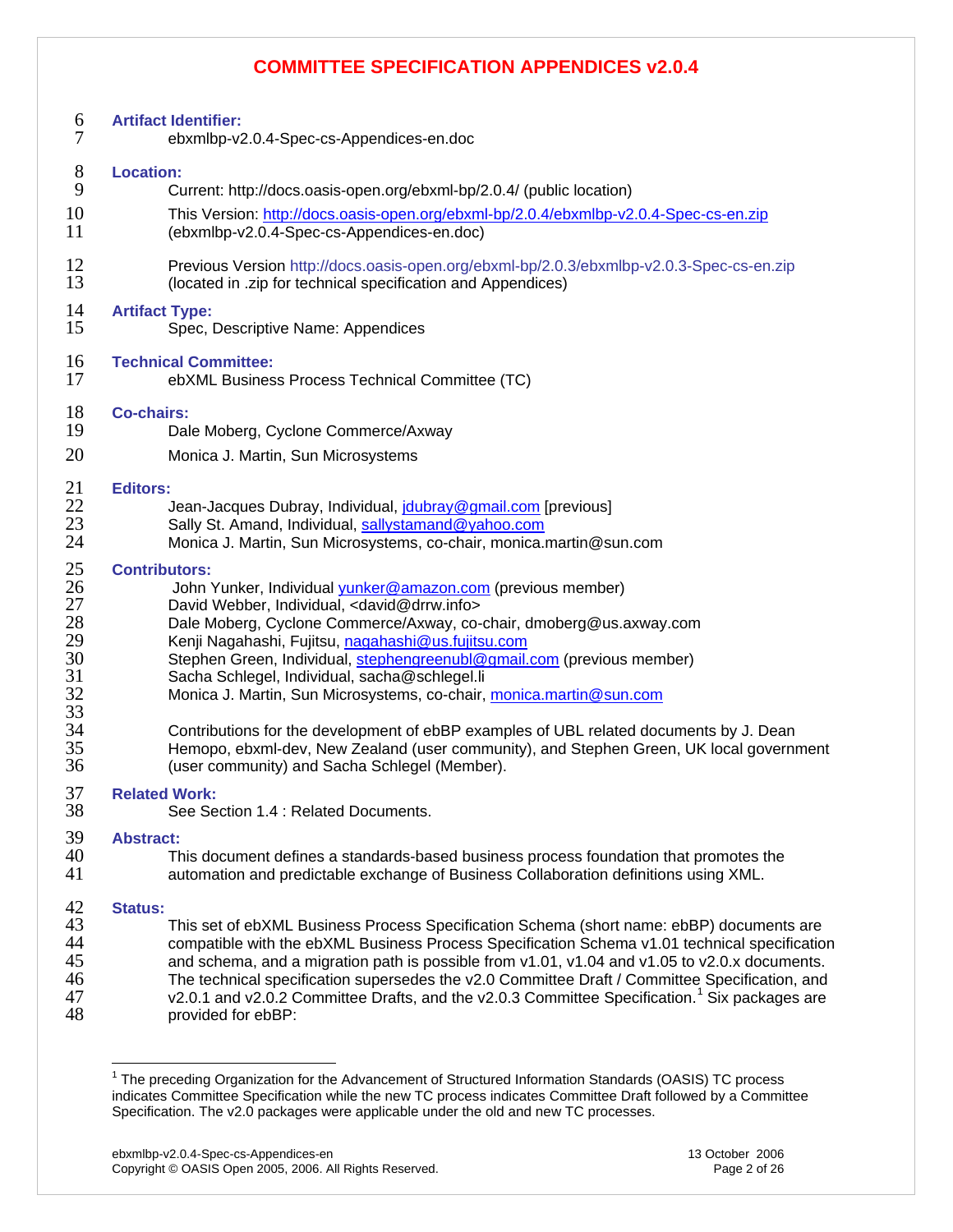| 49<br>50                                                       |                                                                                                                                                                                                                                                                                                                                                                                                               | 1. Normative: A package for the technical specification and appendices (Artifact Type:<br>Spec, and Artifact Type: Spec and Descriptive Name: Appendices)                                                                                                                                                                                                                               |  |
|----------------------------------------------------------------|---------------------------------------------------------------------------------------------------------------------------------------------------------------------------------------------------------------------------------------------------------------------------------------------------------------------------------------------------------------------------------------------------------------|-----------------------------------------------------------------------------------------------------------------------------------------------------------------------------------------------------------------------------------------------------------------------------------------------------------------------------------------------------------------------------------------|--|
| 51                                                             | 2.                                                                                                                                                                                                                                                                                                                                                                                                            | Normative: A package for the core schema (Artifact Type: Schema)                                                                                                                                                                                                                                                                                                                        |  |
| 52<br>53                                                       | 3.                                                                                                                                                                                                                                                                                                                                                                                                            | Normative: A package for the Business Signal schema (Artifact Type: Schema,<br>Descriptive Name: SignalSchema)                                                                                                                                                                                                                                                                          |  |
| 54<br>55<br>56<br>57<br>58                                     | 4.                                                                                                                                                                                                                                                                                                                                                                                                            | Non-normative: A package that includes the Business Transaction patterns matrices,<br>Public Review comments list, a for Extensible Stylesheet Language Transformation<br>(XSLT) conversion to assist the user community to begin to migrate v1.01, v1.04 and<br>v1.05 ebBP instances (for information and reference only) [Artifact Type: Document,<br>Descriptive Name: Supplements], |  |
| 59<br>60                                                       | 5.                                                                                                                                                                                                                                                                                                                                                                                                            | Normative: A package of ebBP schema-generated documentation for ebBP schema<br>(Artifact Type: Document, Descriptive Name: Schema)                                                                                                                                                                                                                                                      |  |
| 61<br>62<br>63                                                 | 6.                                                                                                                                                                                                                                                                                                                                                                                                            | Normative: A package of ebBP signal schema-generated documentation (Artifact Type:<br>Document, Descriptive Name: SignalSchema). These documents are updated<br>periodically. Send comments to the editor.                                                                                                                                                                              |  |
| 64<br>65<br>66                                                 |                                                                                                                                                                                                                                                                                                                                                                                                               | Exemplary process definition and signal instances and illustrations are also provided in a publicly<br>available package on the OASIS site. This final package is non-normative and outside the review<br>and TC process cycle of this technical specification.                                                                                                                         |  |
| 67<br>68                                                       | The ebXML Business Process TC charter including scope is found at: http://www.oasis-<br>open.org/committees/ebxml-bp/charter.php.                                                                                                                                                                                                                                                                             |                                                                                                                                                                                                                                                                                                                                                                                         |  |
| 69<br>70<br>71<br>72                                           | Committee members should send comments on this specification to the ebxml-bp@lists.oasis-<br>open.org list. Others should subscribe to and send comments to the ebxml-bp-<br>comment@lists.oasis-open.org list. To subscribe, send an email message to ebxml-bp-comment-<br>request@lists.oasis-open.org with the word "subscribe" as the body of the message.                                                |                                                                                                                                                                                                                                                                                                                                                                                         |  |
| 73<br>74<br>75<br>76<br>77                                     | For information on whether any patents have been disclosed that may be essential to<br>implementing this specification, and any offers of patent licensing terms, please refer to the<br>Intellectual Property Rights section of the ebXML Business Process TC web page<br>(http://www.oasis-open.org/committees/ebxml-bp/ipr.php). The IPR policy in effect as of this<br>document is the Legacy IPR policy. |                                                                                                                                                                                                                                                                                                                                                                                         |  |
| 78<br>79                                                       | The non-normative errata page for this specification is located at www.oasis-<br>open.org/committees/ebxml-bp.                                                                                                                                                                                                                                                                                                |                                                                                                                                                                                                                                                                                                                                                                                         |  |
| 80<br>81<br>82<br>83<br>84<br>85<br>86<br>87<br>88<br>89<br>90 | <b>Document Metadata:</b><br>Owner: ebxml-bp (OASIS ebXML Business Process TC)<br>Product: ebxmlbp (aka ebBP)<br>Product Version: 2.0.4<br>Artifact Type: Spec<br>Stage: cs (Committee Specification)<br><b>Descriptive Name: Appendices</b><br>Revision: None<br>Language: en (English)<br>Form: .doc<br>Date: 20061013 (13 October 2006)                                                                    |                                                                                                                                                                                                                                                                                                                                                                                         |  |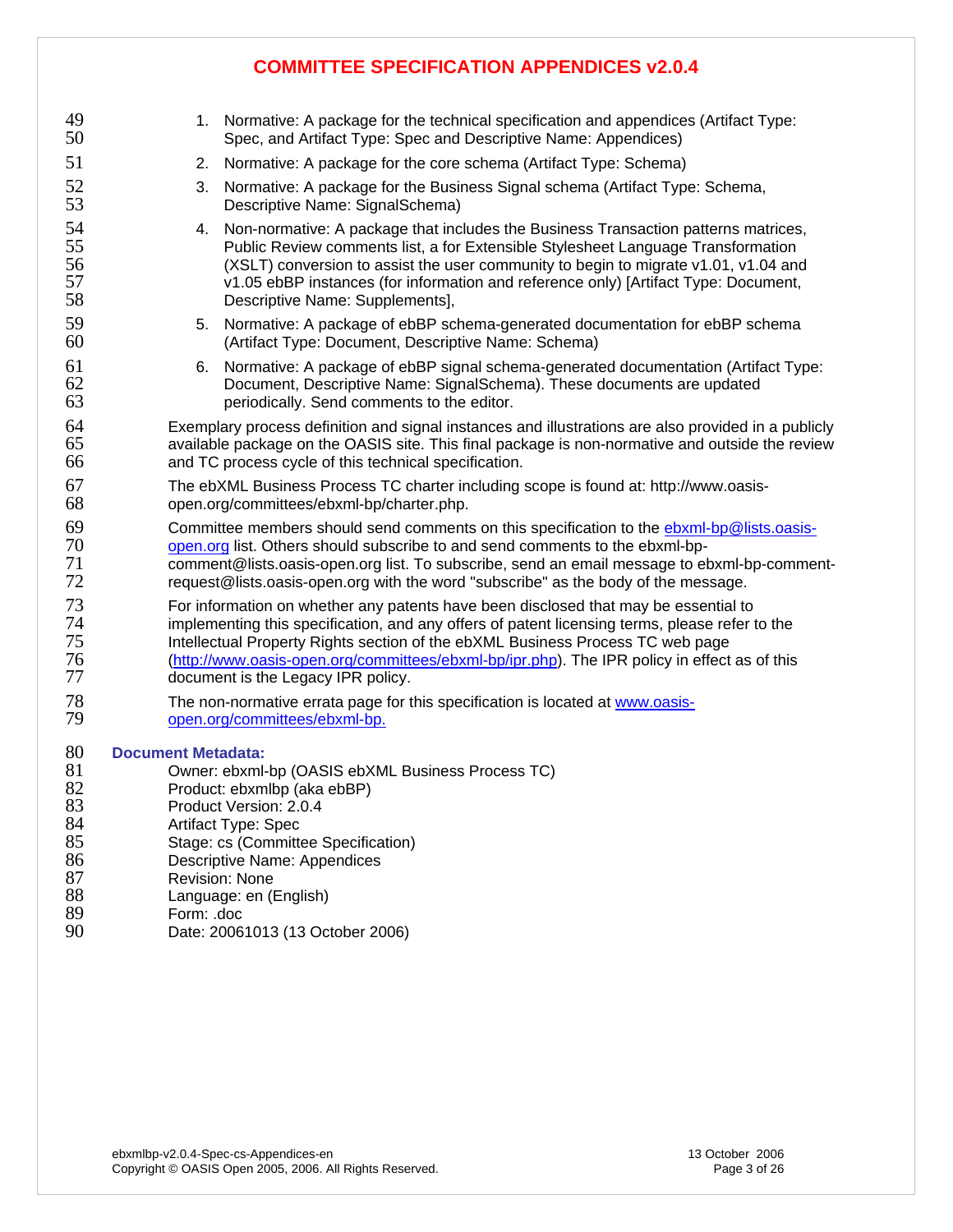# **Table of Contents**

| 92<br>93   | ebXML Business Process Specification Schema Technical Specification                      |     |
|------------|------------------------------------------------------------------------------------------|-----|
| 94         | $\mathbf{1}$                                                                             |     |
| 95         |                                                                                          |     |
| 96         |                                                                                          |     |
| 97         |                                                                                          |     |
| 98         |                                                                                          |     |
| 99         |                                                                                          |     |
| 100        |                                                                                          | .22 |
| 101        |                                                                                          |     |
| 102<br>103 | Note: The technical specification is held in a separate document in the Spec<br>package. |     |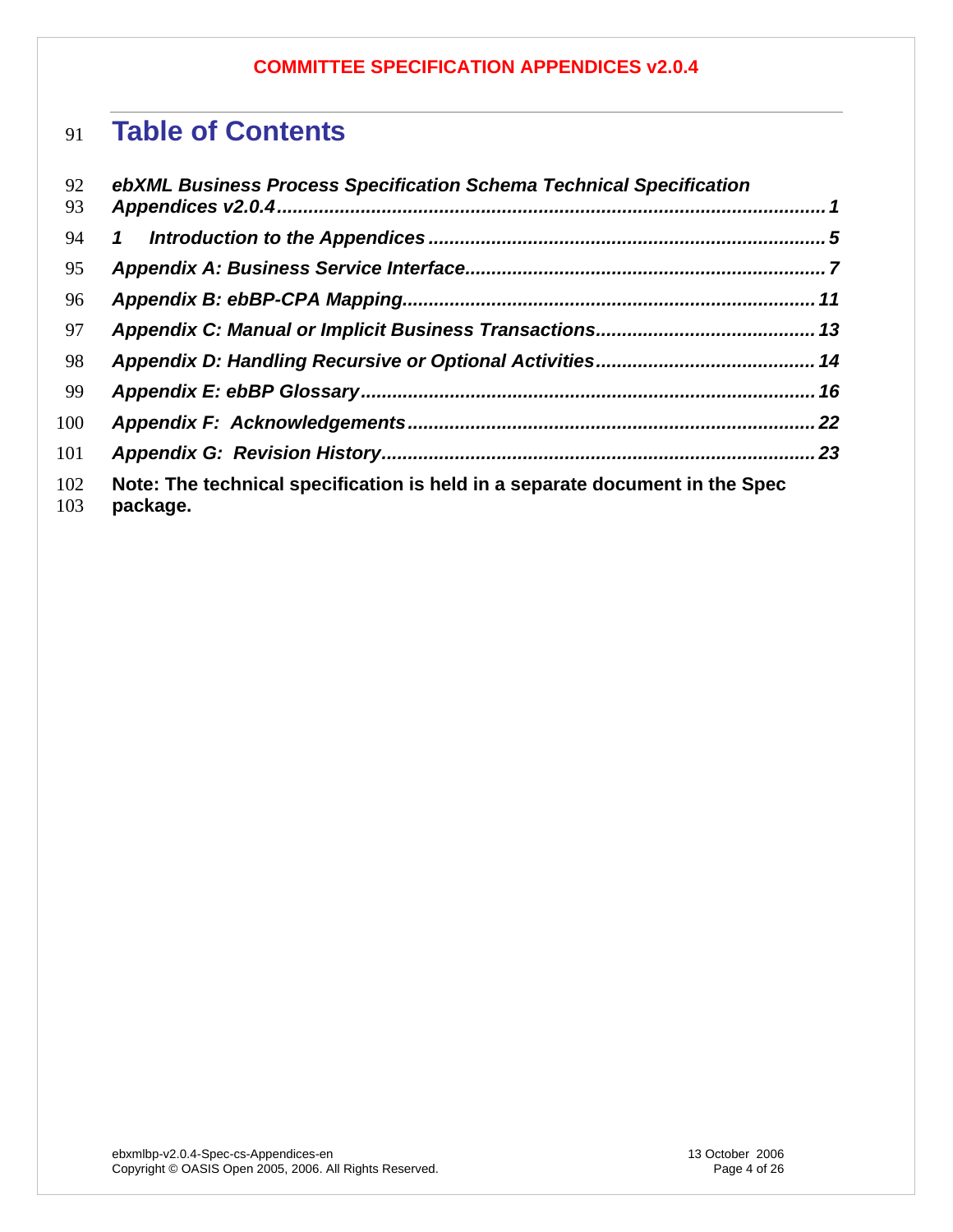## <span id="page-4-0"></span><sup>104</sup>**1 Introduction to the Appendices**

- 105<br>106 These appendices are intended to be used with the  $v2.0.4$  technical specification. 107 • Appendix A: An overview of the Business Service Interface (BSI) 108 • Appendix B: Relevant CPA-ebBP mapping. Note see the non-normative<br>109 • examples package for instances relevant to this mapping. examples package for instances relevant to this mapping.
- 110 Appendix C: An overview on manual or implicit activities
- 111 Appendix D: An overview of recursive or optional activities
- 112 Appendix E: ebBP Glossary
- 113 Appendix F: Acknowledgements
- 114 Appendix G: Revision History

115 Note: Only Appendix A includes normative language while all other appendices are informational<br>116 in nature. The appendices are included in the normative package with the technical specification. in nature. The appendices are included in the normative package with the technical specification.

117 Exemplary signal and process definition instances are found on the OASIS web site. This<br>118 package is separate as more examples are anticipated as more user communities and inte

- 118 package is separate as more examples are anticipated as more user communities and interested 119 parties use ebBP.
- parties use ebBP.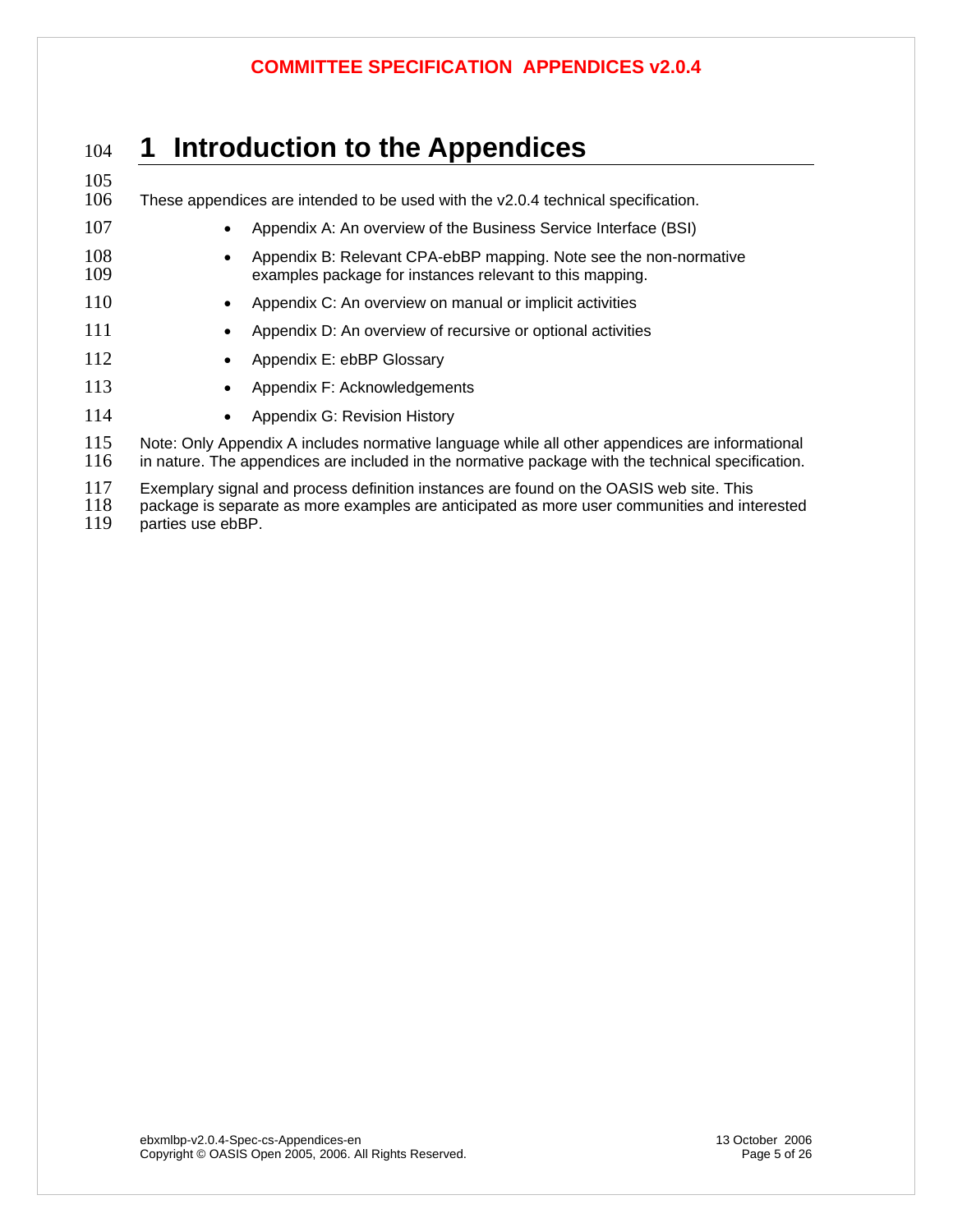## <sup>120</sup>**Notices**

121 OASIS takes no position regarding the validity or scope of any intellectual property or other rights 122 that might be claimed to pertain to the implementation or use of the technology described in this  $122$  that might be claimed to pertain to the implementation or use of the technology described in this  $123$  document or the extent to which any license under such rights might or might not be available: 123 document or the extent to which any license under such rights might or might not be available;<br>124 neither does it represent that it has made any effort to identify any such rights. Information on 124 neither does it represent that it has made any effort to identify any such rights. Information on<br>125 OASIS's procedures with respect to rights in OASIS specifications can be found at the OASIS 125 OASIS's procedures with respect to rights in OASIS specifications can be found at the OASIS 126 website. Copies of claims of rights made available for publication and any assurances of licenses<br>127 to be made available, or the result of an attempt made to obtain a general license or permission 127 to be made available, or the result of an attempt made to obtain a general license or permission<br>128 for the use of such proprietary rights by implementors or users of this specification, can be 128 for the use of such proprietary rights by implementors or users of this specification, can be 129 obtained from the OASIS Executive Director. obtained from the OASIS Executive Director. 130 OASIS invites any interested party to bring to its attention any copyrights, patents or patent 131 applications, or other proprietary rights which may cover technology that may be required to

131 applications, or other proprietary rights which may cover technology that may be required to 132 implement this specification. Please address the information to the OASIS Executive Directo implement this specification. Please address the information to the OASIS Executive Director.

133 Copyright © OASIS Open 2005, 2006. All Rights Reserved.

134 This document and translations of it may be copied and furnished to others, and derivative works<br>135 that comment on or otherwise explain it or assist in its implementation may be prepared, copied,

135 that comment on or otherwise explain it or assist in its implementation may be prepared, copied,<br>136 published and distributed, in whole or in part, without restriction of any kind, provided that the

136 published and distributed, in whole or in part, without restriction of any kind, provided that the 137 above copyright notice and this paragraph are included on all such copies and derivative work

137 above copyright notice and this paragraph are included on all such copies and derivative works.<br>138 However, this document itself may not be modified in any way, such as by removing the copyrigl

138 However, this document itself may not be modified in any way, such as by removing the copyright 139 notice or references to OASIS. except as needed for the purpose of developing OASIS

139 notice or references to OASIS, except as needed for the purpose of developing OASIS<br>140 specifications, in which case the procedures for copyrights defined in the OASIS Intelle

140 specifications, in which case the procedures for copyrights defined in the OASIS Intellectual<br>141 Property Rights document must be followed, or as required to translate it into languages othe 141 Property Rights document must be followed, or as required to translate it into languages other <br>142 than English. than English.

143 The limited permissions granted above are perpetual and will not be revoked by OASIS or its 144 successors or assigns. successors or assigns.

145 This document and the information contained herein is provided on an "AS IS" basis and OASIS<br>146 DISCLAIMS ALL WARRANTIES, EXPRESS OR IMPLIED, INCLUDING BUT NOT LIMITED TO 146 DISCLAIMS ALL WARRANTIES, EXPRESS OR IMPLIED, INCLUDING BUT NOT LIMITED TO 147 — ANY WARRANTY THAT THE USE OF THE INFORMATION HEREIN WILL NOT INFRINGE<br>148 — ANY RIGHTS OR ANY IMPLIED WARRANTIES OF MERCHANTABILITY OR FITNESS FOF 148 ANY RIGHTS OR ANY IMPLIED WARRANTIES OF MERCHANTABILITY OR FITNESS FOR A<br>149 PARTICULAR PURPOSE. PARTICULAR PURPOSE.

- 150
- 151
- 152
- 153
- 154
- 155
- 156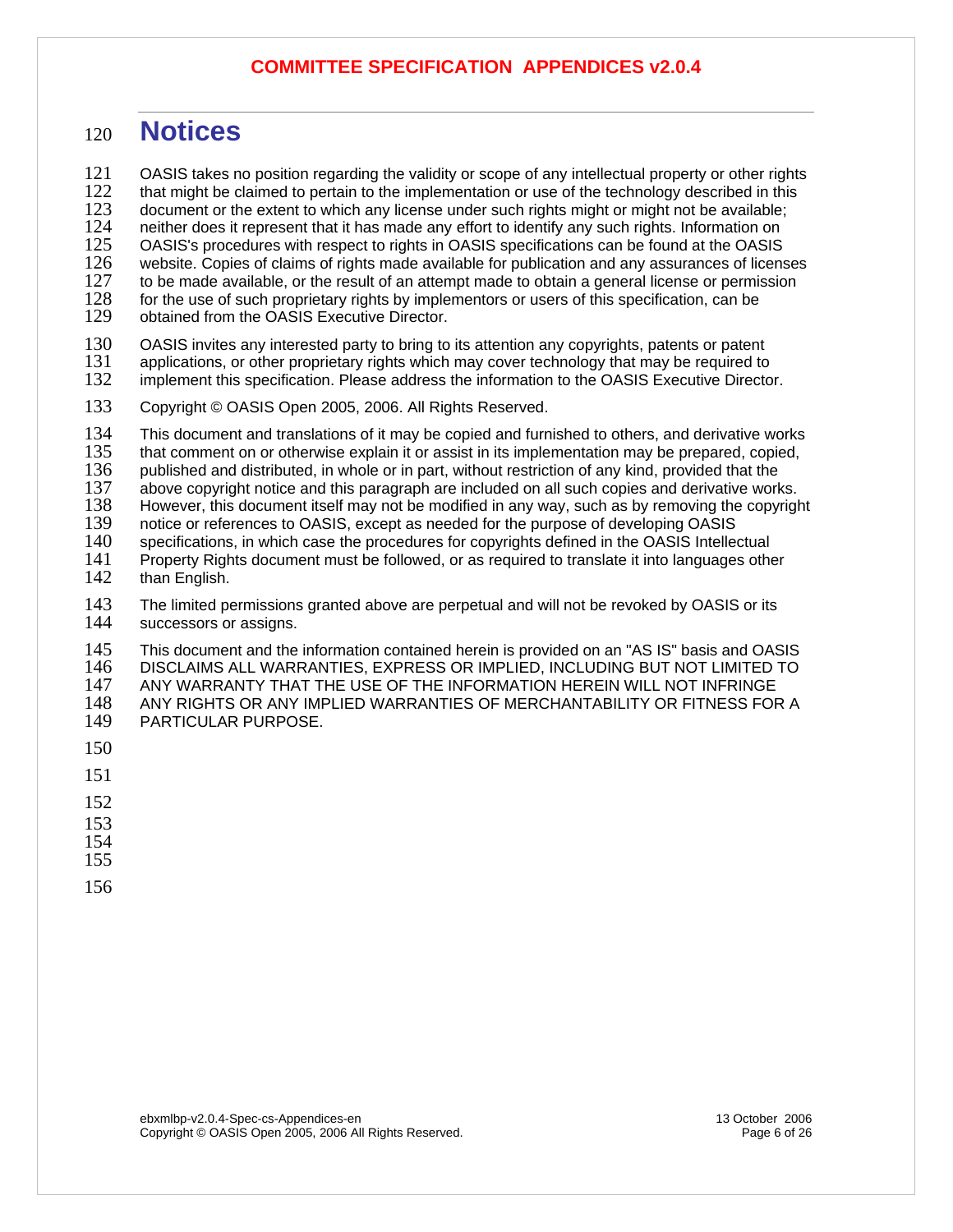# <span id="page-6-0"></span><sup>157</sup>**Appendix A: Business Service Interface**

<span id="page-6-1"></span>158 In the context of this technical specification, the Business Service Interface (BSI) is a logical<br>159 definition for a party's actions, exposed as business services. It may be seen as a logical sha 159 definition for a party's actions, exposed as business services. It may be seen as a logical shared 160 definition at different nodes. Logically, a BSI is a partner's implementation of the shared definition 161<br>161 of business states and actions relevant to a common business goal. The BSI specifies the 161 of business states and actions relevant to a common business goal. The BSI specifies the 162<br>162 allowed set of business process and business object states of a business process, and the 162 allowed set of business process and business object states of a business process, and the rules<br>163 governing transitions between those states. In the context of the ebBP technical specification, 163 governing transitions between those states. In the context of the ebBP technical specification,<br>164 only the shared business process is being managed. The interface to the BSI is through busine 164 only the shared business process is being managed. The interface to the BSI is through business 165 messages and signals. messages and signals. 166<br>167 167 In execution, the BSI uses the current state of the business process, as defined in the Business 168<br>168 Collaboration model, to quide actions and report the state changes. The ebBP technical 168 Collaboration model, to guide actions and report the state changes. The ebBP technical<br>169 specification defines the BSI behavior within the boundaries of the shared collaboration of 169 specification defines the BSI behavior within the boundaries of the shared collaboration definition,<br>170 but does not dictate its technical implementation. Its realization may be accomplished by using 170 but does not dictate its technical implementation. Its realization may be accomplished by using <br>171 other supporting functions. other supporting functions. 172<br>173 173 As described in this technical specification, the BSI is the logical set of transactions necessary to 174 achieve a common goal. The BSI MAY bound the behavior of a Message Service Interface in the 174 achieve a common goal. The BSI MAY bound the behavior of a Message Service Interface in the 155<br>175 context of the shared collaboration definition. The BSI also provides requirements to the Message 175 context of the shared collaboration definition. The BSI also provides requirements to the Message<br>176 service Interface, such as quality of service (such as non-repudiation, authorization, etc) and 176 service Interface, such as quality of service (such as non-repudiation, authorization, etc) and <br>177 service configuration capabilities. service configuration capabilities. 178<br>179 179 The logical BSI MAY be associated with the messaging component. The BSI MAY be completely 180 separate from the Message Service Interface (which is also another abstract boundary). The 180 separate from the Message Service Interface (which is also another abstract boundary). The 181<br>181 Messaging Service Interface, in the context of this technical specification, encompasses the s 181 Messaging Service Interface, in the context of this technical specification, encompasses the set of 182<br>182 messages exchanged between partners, and the interface-defined rules governing the sequence 182 messages exchanged between partners, and the interface-defined rules governing the sequence 183<br>183 and processing used to support a business process. The ebBP artifacts may specify the 183 and processing used to support a business process. The ebBP artifacts may specify the 184<br>184 sequence and some of the processing rules. The BSI and Messaging Service Interface N 184 sequence and some of the processing rules. The BSI and Messaging Service Interface MAY<br>185 effectively be used together. Or. the Message Service Interface MAY be used without a BSI. effectively be used together. Or, the Message Service Interface MAY be used without a BSI. 186<br>187 Therefore, a BSI is: 188<br>189 189 1. A discrete set of business process states (results of Business Transactions)<br>190 190 190 1910 Shared and aligned between trading partners. 190 shared and aligned between trading partners. 191 2. A discrete set of Business Transactions.<br>192 3. A discrete set of transitions between Bus 192 3. A discrete set of transitions between Business Transactions.<br>193 193 4. The business rules governing (1) through (3). 4. The business rules governing (1) through (3). 194<br>195 195 As indicated in the technical specification, this software component recognizes the Business<br>196 Document Flows and Business Signals, and their relationship to the Business Transaction 196 Document Flows and Business Signals, and their relationship to the Business Transaction<br>197 patterns (and business semantics). These capabilities provide the baseline for shared 197 patterns (and business semantics). These capabilities provide the baseline for shared<br>198 understanding, state alignment and inherently realization of the expectations of the par 198 understanding, state alignment and inherently realization of the expectations of the parties 199 involved. involved. 200 The set of implementation choices may include use of Java<sup>™[2](#page-6-1)</sup> beans, web services, etc. That  $202$  may define the business services are not specified. may define the business services are not specified.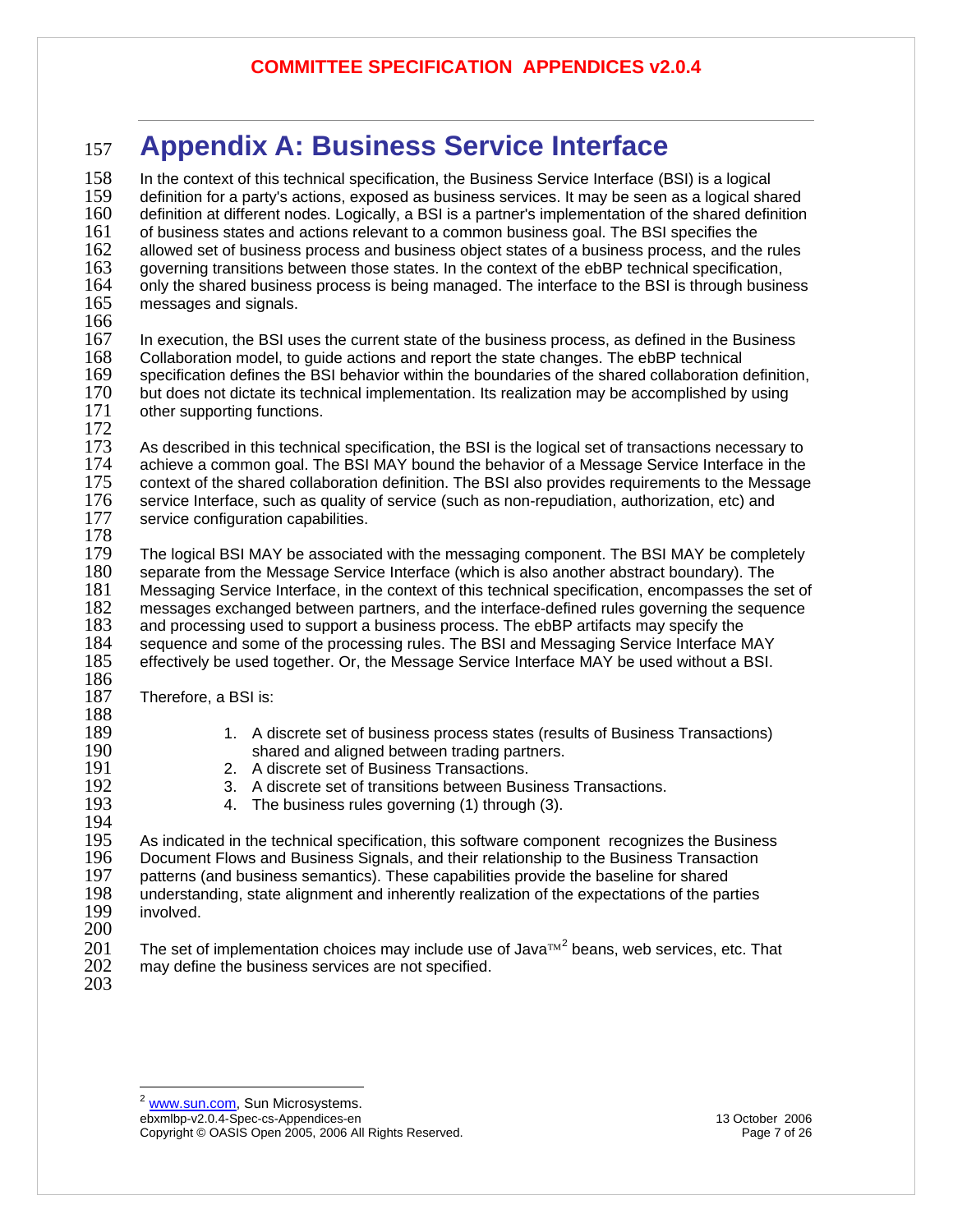204 A CPA actually specifies the interface with access points defined by the business process<br>205 specification used. The CPA, which may contain a reference to an ebBP definition, serves

205 specification used. The CPA, which may contain a reference to an ebBP definition, serves as the 206 basis for the configuration of the BSI to enforce the protocol and semantics of the ebBP definition

206 basis for the configuration of the BSI to enforce the protocol and semantics of the ebBP definition 207 or, in certain cases, override such rules, as depicted in Figure 1. The technical specification

207 or, in certain cases, override such rules, as depicted in Figure 1. The technical specification<br>208 describes in more detail the relationshp between the ebBP and the CPA. describes in more detail the relationshp between the ebBP and the CPA.

ebxmlbp-v2.0.4-Spec-cs-Appendices-en 13 October 2006 Copyright © OASIS Open 2005, 2006 All Rights Reserved. Page 8 of 26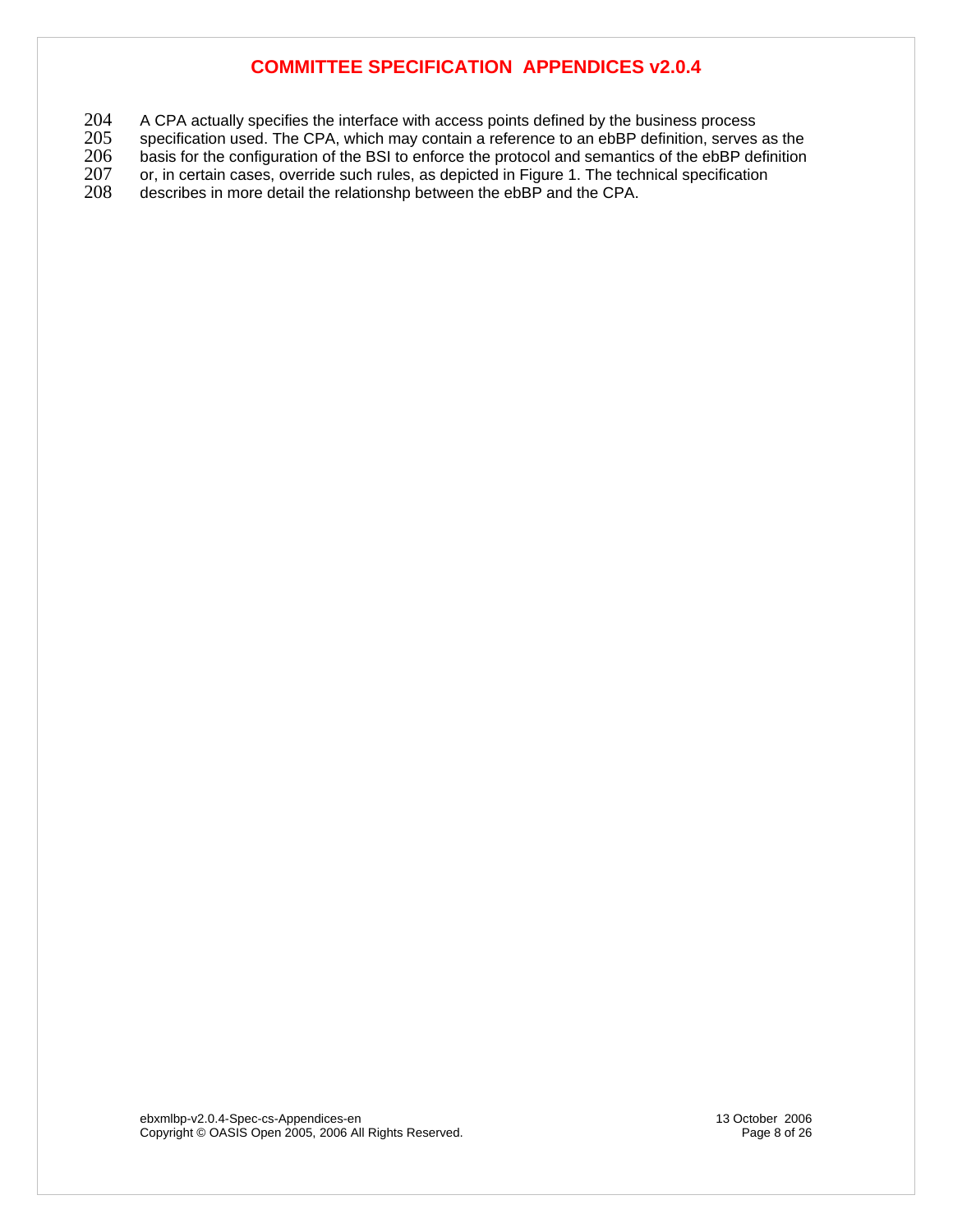

ebxmlbp-v2.0.4-Spec-cs-Appendices-en 13 October 2006 Copyright © OASIS Open 2005, 2006 All Rights Reserved. Page 9 of 26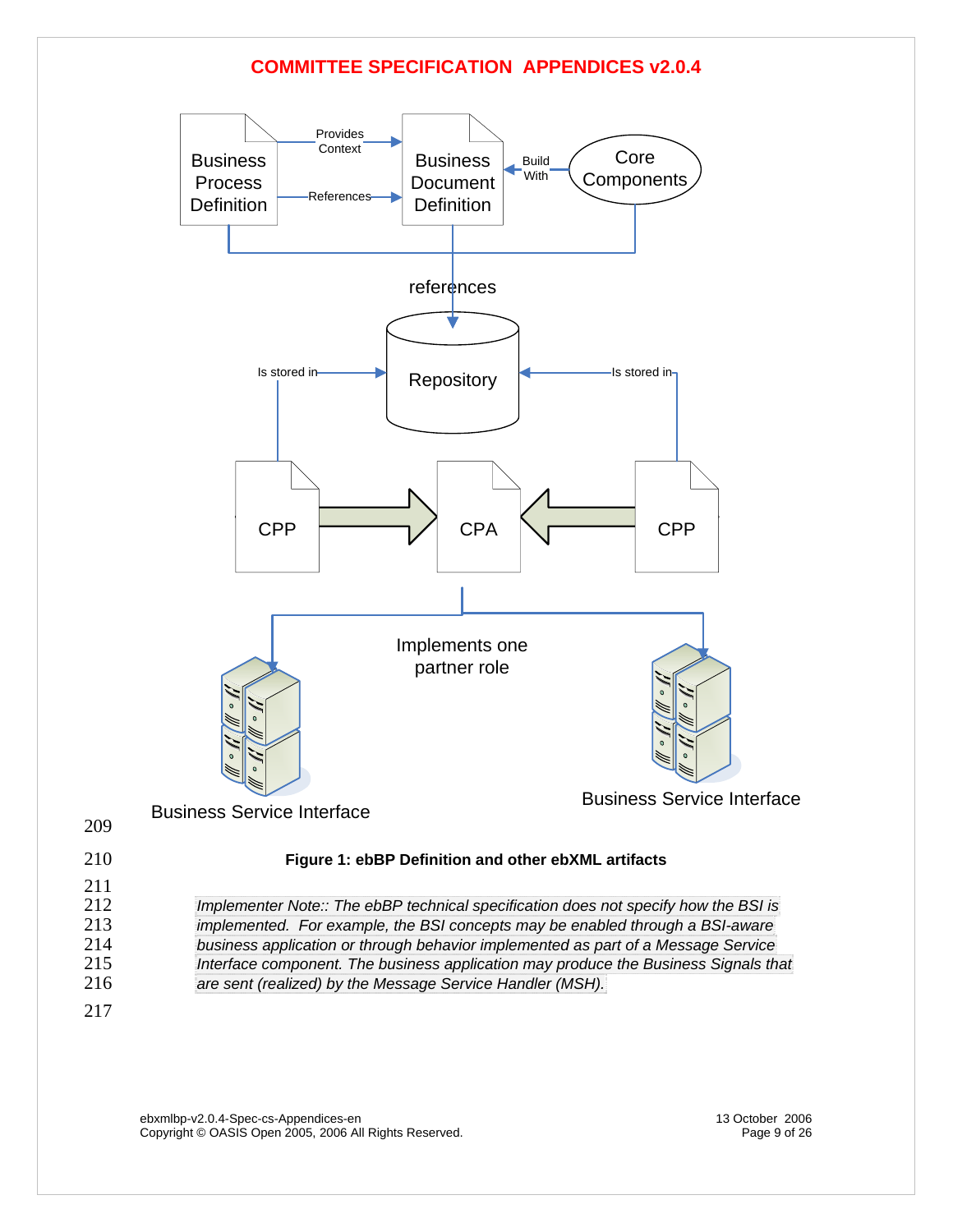218 At a minimum, the BSI MAY relate to the Message Service Interface in three ways: 219 220 • Provide requirements to Message Service Interface. 221 • Constrain implementation of the Message Service Interface.<br>222 • Provide for auto generation of Message Service Interface • Provide for auto generation of Message Service Interface. 223<br>224 224 The Message Service Interface may support and enforce the BSI in many ways, including through:  $\frac{226}{227}$ • Messages that map to Business Transactions 228 • Signals that align state<br>229 • Behavior upon receipt/r 229 • Behavior upon receipt/non-receipt of messages and signals<br>230 • Enforcements of security constraints Enforcements of security constraints  $\frac{231}{232}$ 232 The ebXML Messaging Service (ebMS), Collaboration Protocol Profile and Agreements (CPA)<br>233 and ebXML BPSS MAY act as a reference set to define the Message Service Interface/BSI 233 and ebXML BPSS MAY act as a reference set to define the Message Service Interface/BSI<br>234 behavior with a goal to alleviate human intervention. At design time, the Message Service 234 behavior with a goal to alleviate human intervention. At design time, the Message Service<br>235 Interface may embed BSI business rules or the Message Service Interface and BSI MAY 235 Interface may embed BSI business rules or the Message Service Interface and BSI MAY<br>236 communicate in execution. Design and deployment decisions may guide where an communicate in execution. Design and deployment decisions may guide where an 237 implementation lies on this continuum. In the ebBP technical specification, constraints of the BSI<br>238 concepts are recommended for any Messaging Service Interface. As a design choice. the 238 concepts are recommended for any Messaging Service Interface. As a design choice, the 239 ebXML architecture, and this specification, modularizes and separates these different proc 239 ebXML architecture, and this specification, modularizes and separates these different process 240 and messaging functions. and messaging functions. 241<br>242 242 A collaboration monitoring engine maintains the state of the collaboration. If mature, it may drive 243 creation of messages if need be. In order to allow the messaging and collaboration lavers work 243 creation of messages if need be. In order to allow the messaging and collaboration layers work 244 together, events are created/consumed between them. Each layer has responsibilities. Private or 245 internal, and collaborative processes are decoupled. The monitoring engine for the collaboration 245 internal, and collaborative processes are decoupled. The monitoring engine for the collaboration<br>246 vatches state transitions of the shared view. For example, an Acceptance Acknowledgement 246 watches state transitions of the shared view. For example, an Acceptance Acknowledgement 247 (AA) signal may not be generated until successful business 247 (AA) signal may not be generated until successful business logic processing of a Business 248 Document. The monitoring engine for collaboration may receive a notification that processing is<br>249 Complete in order to generate the Acceptance Acknowledgement. The potential implementation 249 complete in order to generate the Acceptance Acknowledgement. The potential implementation<br>250 options could depend on the maturity of the involved systems, the intent of the parties involved 250 options could depend on the maturity of the involved systems, the intent of the parties involved 251 and the flexibility/capability to decouple these activities. For example, some options include: and the flexibility/capability to decouple these activities. For example, some options include:  $\frac{252}{253}$ <sup>253</sup> • BSI(s) implement business rules to either accept or not accept. That may be preferred to 254 decouple from backend applications. 255 • Develop the Message Service Interface able to look for internal events, generate 256 messages and have collaborative engines to recognize those messages.<br>257 **e** Have adapters look for those events, and drive creation of the messages <sup>257</sup> • Have adapters look for those events, and drive creation of the messages by querying<br>258 services from those systems. services from those systems. 259 260 In execution, an implementation (i.e. an engine) may have a specific interface with a MSH and 261 another defined one to domain-specific applications (such as backend systems), services or ot 261 another defined one to domain-specific applications (such as backend systems), services or other 262 engines. Where these logical boundaries lie when implemented, irrespective of actual handlers or 263 interfaces, may be a product of the trading partner design choices and constraints, rather than a 263 interfaces, may be a product of the trading partner design choices and constraints, rather than a 264 concrete boundary of software components. concrete boundary of software components.  $\frac{265}{266}$ 266 The shared collaboration definition, that includes the Business Transaction set(s), the applicable 267 Business Transaction patterns used, quality of service capabilities and other service configuration 267 Business Transaction patterns used, quality of service capabilities and other service configuration<br>268 details, may result in profiles relevant to a group of trading partners, industry or domain. details, may result in profiles relevant to a group of trading partners, industry or domain.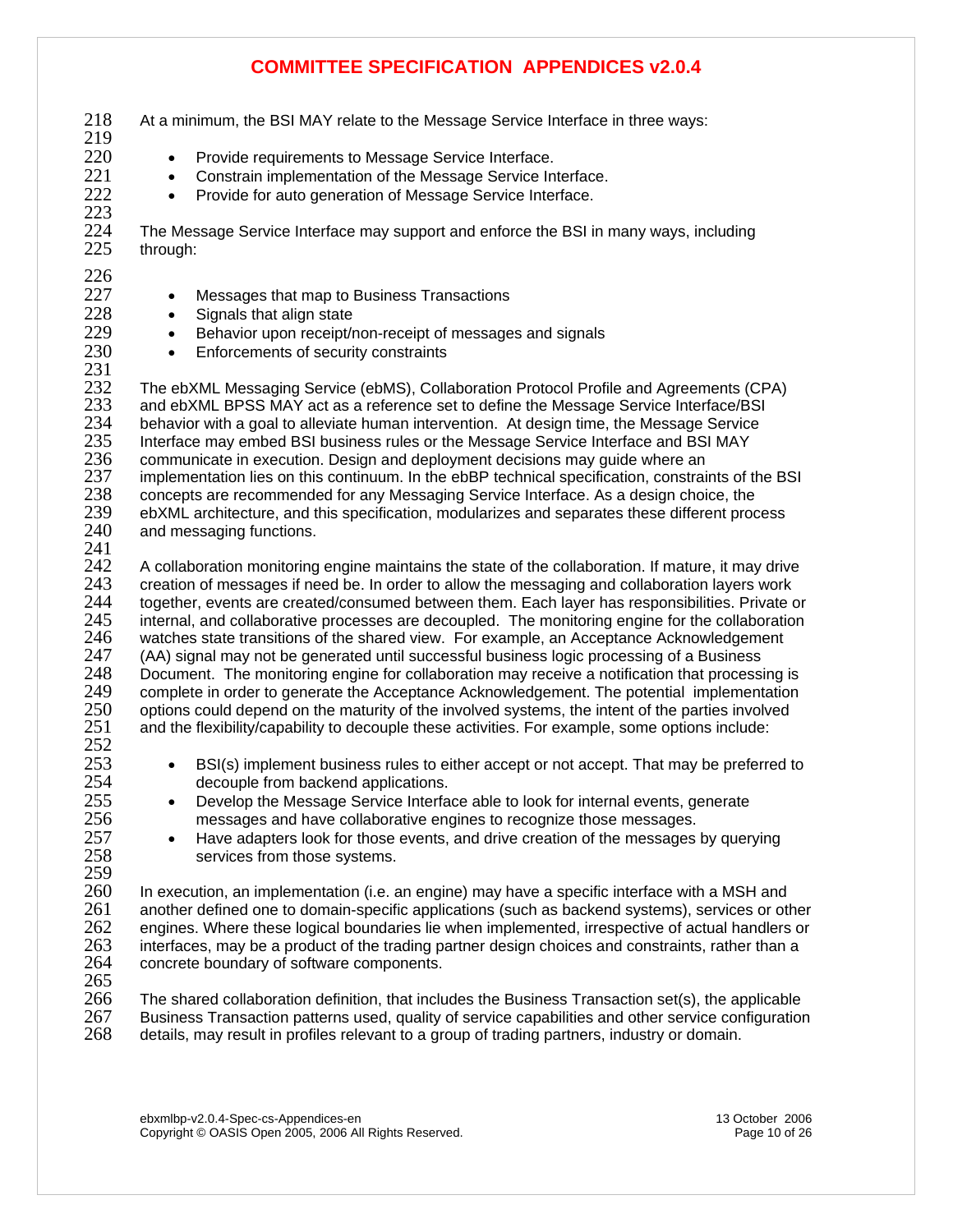## <span id="page-10-0"></span><sup>269</sup>**Appendix B: ebBP-CPA Mapping**

 $270$  In the following table, a high-level mapping between service, action context, roles are shown for  $271$  the v2.0.4 ebBP and the v2.1 CPA errata schemas. Note, see the non-normative public package 271 the v2.0.4 ebBP and the v2.1 CPA errata schemas. Note, see the non-normative public package<br>272 on the OASIS site for exemplary instances relevant to this mapping.

on the OASIS site for exemplary instances relevant to this mapping.

| ebBP v2.0.4                                                                                                                        | CPA v2.1 Errata (working draft)                                         | <b>Details or Comments</b>                                                                                                                                     |
|------------------------------------------------------------------------------------------------------------------------------------|-------------------------------------------------------------------------|----------------------------------------------------------------------------------------------------------------------------------------------------------------|
| ProcessSpecification/@uuid                                                                                                         | ProcessSpecification/@uuid                                              | Required                                                                                                                                                       |
| BusinessCollaboration/@name<br>BinaryCollaboration/@name<br>MultiPartyCollaboration/@name                                          | //Service                                                               | Recommended<br>(Note: only where<br>@isInnerCollaboration<br>is false)                                                                                         |
| BusinessCollaboration/Role/@name<br>BinaryCollaboration/Role/@name<br>MultiPartyCollaboration/Role/@name                           | CollaborationRole/Role/@name                                            | Required                                                                                                                                                       |
| RequestingBusinessActivity/@name<br>RespondingBusinessActivity/@name                                                               | ThisPartyActionBinding/@action                                          | Recommended                                                                                                                                                    |
| RequestingBusinessActivity/@isNonRe<br>pudiationRequired<br>RespondingBusinessActivity/@isNonRe<br>pudiationRequired               | BusinessTransactionCharacteristics/<br>@isNonRepudiationRequired        | In ebBP: Specialization via<br>restriction on each<br>concrete BT pattern                                                                                      |
| RequestingBusinessActivity/@isNonRe<br>pudiationReceiptRequired<br>RespondingBusinessActivity/@isNonRe<br>pudiationReceiptRequired | BusinessTransactionCharacteristics/<br>@isNonRepudiationReceiptRequired | In ebBP: Specialization via<br>restriction on each<br>concrete BT pattern                                                                                      |
| DocumentEnvelope/@isConfidential<br>Attachment/@isConfidential                                                                     | BusinessTransactionCharacteristics/<br>@isConfidential                  | On Attachment: At the time<br>of this document, the<br>CPP/CPA team is<br>discussing this change and<br>the updated mapping.                                   |
| DocumentEnvelope/@isAuthenticated<br>Attachment/@isAuthenticated                                                                   | BusinessTransactionCharacteristics/<br>@isAuthenticated                 | On Attachment: At the time<br>of this document, the<br>CPP/CPA team is<br>discussing this change and<br>the updated mapping.                                   |
| DocumentEnvelope/@isTamperDetecta<br>ble<br>Attachment/@isTamperDetectable                                                         | BusinessTransactionCharacteristics/<br>@isTamperProof                   | In ebBP:<br>isTamperDetectable<br>On Attachment: At the time<br>of this document, the<br>CPP/CPA team is<br>discussing this change and<br>the updated mapping. |
| RequestingBusinessActivity/@isAuthori<br>zationRequired<br>RespondingBusinessActivity/@isAuthori<br>zationRequired                 | BusinessTransactionCharacteristics/<br>@isAuthorizationRequired         | In ebBP: Specialization via<br>restriction on each<br>concrete BT pattern                                                                                      |
| RequestingBusinessActivity/@isIntelligi<br>bleCheckRequired<br>RespondingBusinessActivity/@isIntelligi<br>bleCheckRequired         | BusinessTransactionCharacteristics/<br>@isIntelligibleCheckRequired     | In ebBP: Specialization via<br>restriction on each<br>concrete BT pattern                                                                                      |

#### 273 **Table 1 ebBP and CPA Service-Action-Role Mapping (1 of 2)**

ebxmlbp-v2.0.4-Spec-cs-Appendices-en 13 October 2006 Copyright © OASIS Open 2005, 2006 All Rights Reserved. Page 11 of 26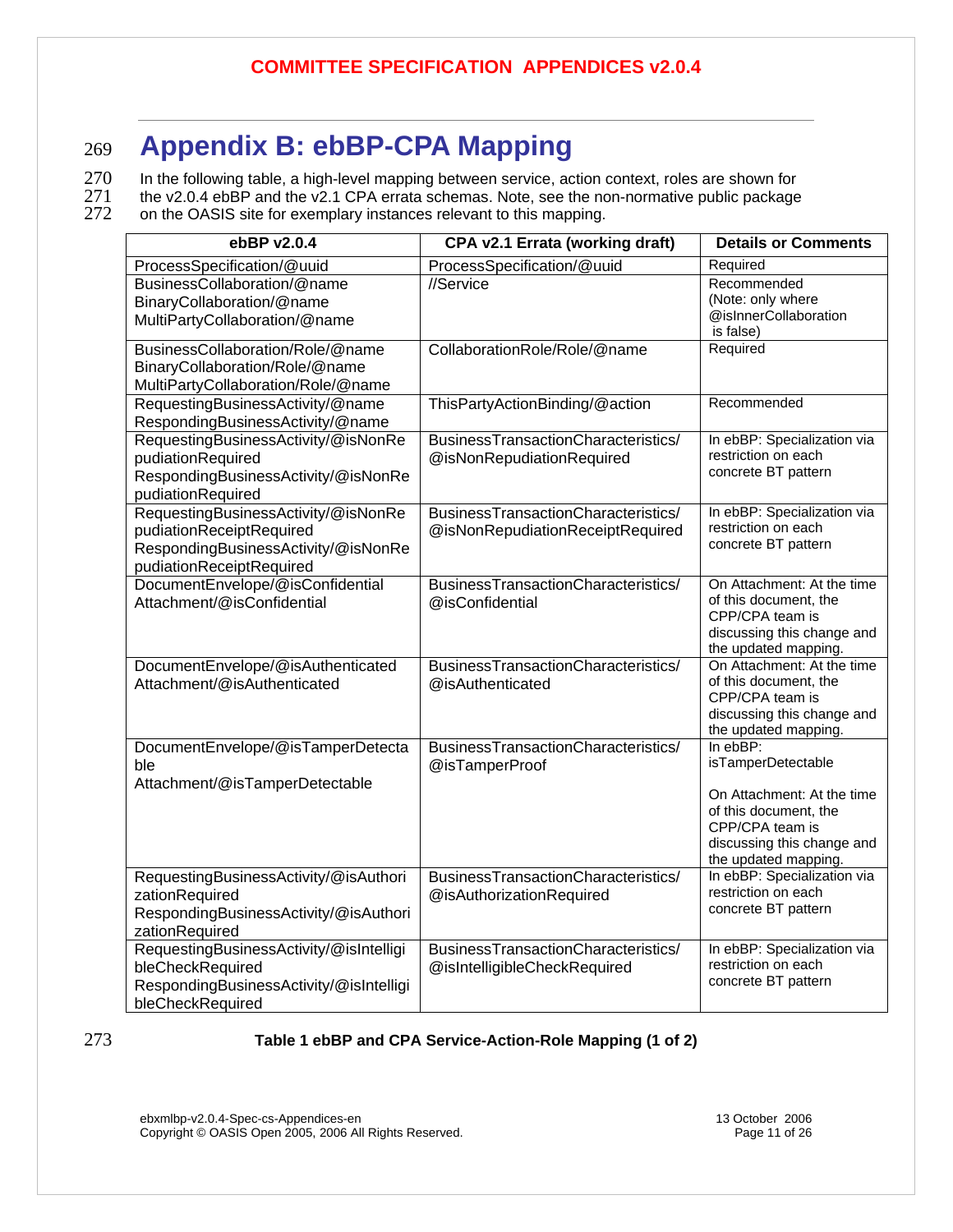| ebBP $v2.0.4$                                                                                                              | CPA v2.1 Errata (working draft)                                     | <b>Details or Comments</b>                                                                                                                                                         |
|----------------------------------------------------------------------------------------------------------------------------|---------------------------------------------------------------------|------------------------------------------------------------------------------------------------------------------------------------------------------------------------------------|
| RequestingBusinessActivity/@timetoAc<br>knowledgeReceipt<br>RespondingBusinessActivity/@timetoAc<br>knowledgeReceipt       | BusinessTransactionCharacteristics/<br>@timetoAcknowledgeReceipt    | In ebBP: Specialization via<br>restriction on each<br>concrete BT pattern                                                                                                          |
| RequestingBusinessActivity/@timetoAc<br>knowledgeAcceptance<br>RespondingBusinessActivity/@timetoAc<br>knowledgeAcceptance | BusinessTransactionCharacteristics/<br>@timetoAcknowledgeAcceptance | In ebBP: Specialization via<br>restriction on each<br>concrete BT pattern                                                                                                          |
| BinaryCollaboration/TimeToPerform<br>MultipartyCollaboration/TimeToPerform<br>BusinessCollaboration/TimeToPerform          | BusinessTransactionCharacteristics/<br>@timetoPerform               | Changed from an attribute<br>to an element in ebBP v2.0<br>versions. At the time of this<br>document, the CPP/CPA<br>team is discussing this<br>change and the updated<br>mapping. |
| RequestingBusinessActivity/@retryCou<br>nt<br>RespondingBusinessActivity/@retryCou<br>nt                                   | BusinessTransactionCharacteristics/<br>@retryCount                  | In ebBP: Specialization via<br>restriction on each<br>concrete BT pattern                                                                                                          |

275 **Table 1 ebBP and CPA Service-Action-Role Mapping (2 of 2)** 

ebxmlbp-v2.0.4-Spec-cs-Appendices-en 13 October 2006 Copyright © OASIS Open 2005, 2006 All Rights Reserved. Page 12 of 26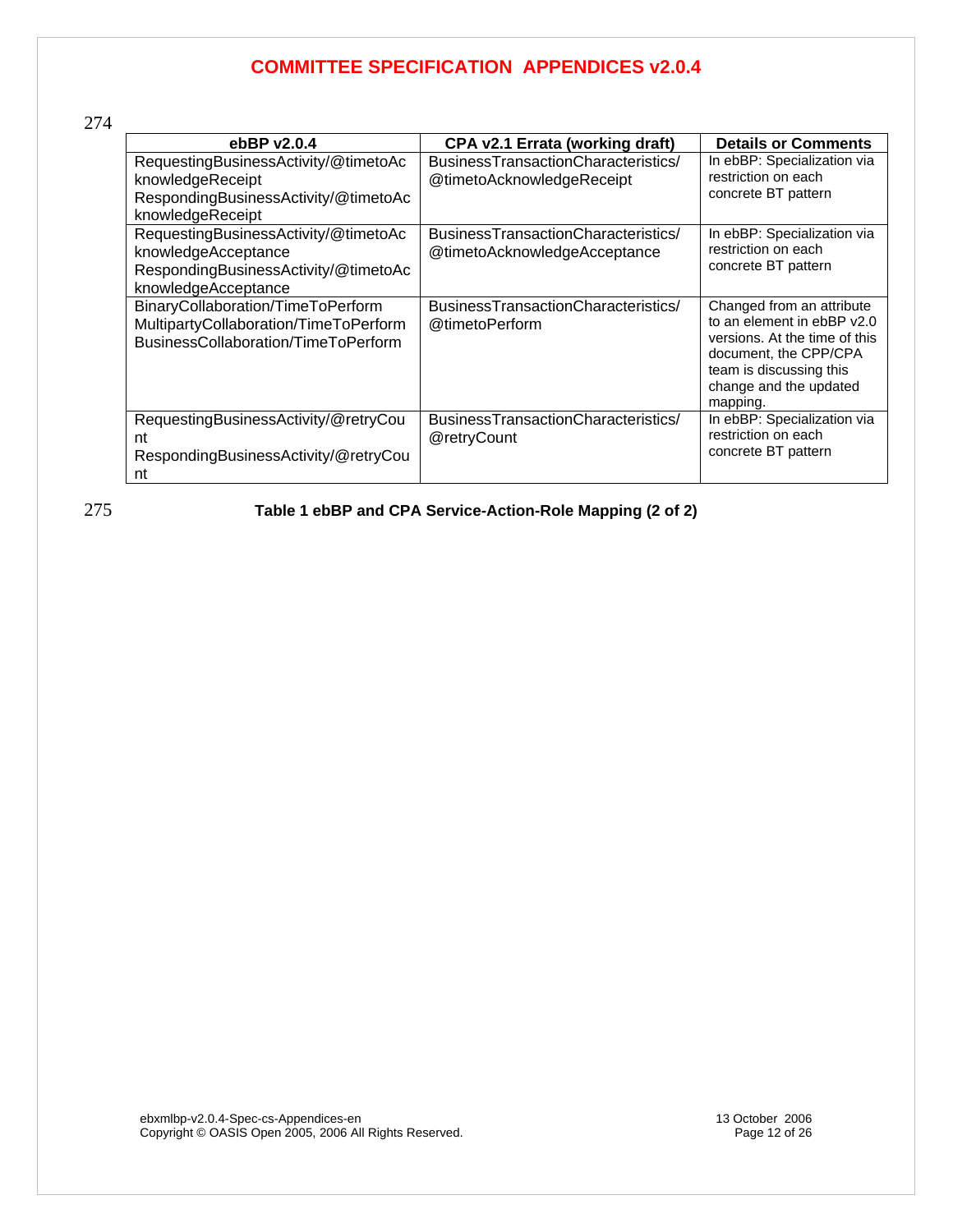## <span id="page-12-0"></span><sup>276</sup>**Appendix C: Manual or Implicit Business**  <sup>277</sup>**Transactions**

278 As indicated in the technical specification, the patterns are applied to Business Transactions. In a<br>279 Business Transaction, a Request may be manual, implicit or not apply, whereby the intent of the 279 Business Transaction, a Request may be manual, implicit or not apply, whereby the intent of the 280<br>280 involved parties may be important. Take the case where a user community is incrementally 280 involved parties may be important. Take the case where a user community is incrementally<br>281 automating its business collaborations such as a telephone or fax request or a Status Order 281 automating its business collaborations such as a telephone or fax request or a Status Order sent 282 for quality certification. for quality certification.

- 283 If the Request is manual, a Commercial Transaction pattern could be used where the 284 triquer is known when the Request occurs. trigger is known when the Request occurs.
- 285 If the Request may or may not be used, the Data Exchange pattern could be used as the 286 parties may bound the scope of how the pattern is used. When flexibility rather than 287 predictability is desired, the Data Exchange specialization of a Business Transaction 287 predictability is desired, the Data Exchange specialization of a Business Transaction may be used.
- 289 If the Request is implicit (i.e. the Response is based on previous Commercial<br>290 Transaction), the Notification pattern could be used. In this case, the Request 290 Transaction), the Notification pattern could be used. In this case, the Requesting<br>291 Susiness Activity is a Response, i.e. the result of an action within the notifying en 291 Business Activity is a Response, i.e. the result of an action within the notifying entity. The 292 actual Request may be implicit and the Response indicative of the intent of the parties. actual Request may be implicit and the Response indicative of the intent of the parties.

293 Regardless of the options chosen, the visible state transitions available are modeled, in order to 294 manage the transactions that occur. For example, a fork may be used between the two types of 294 manage the transactions that occur. For example, a fork may be used between the two types of 295 transactions (manual and automated), in order to make the visible state available for monitoring. transactions (manual and automated), in order to make the visible state available for monitoring.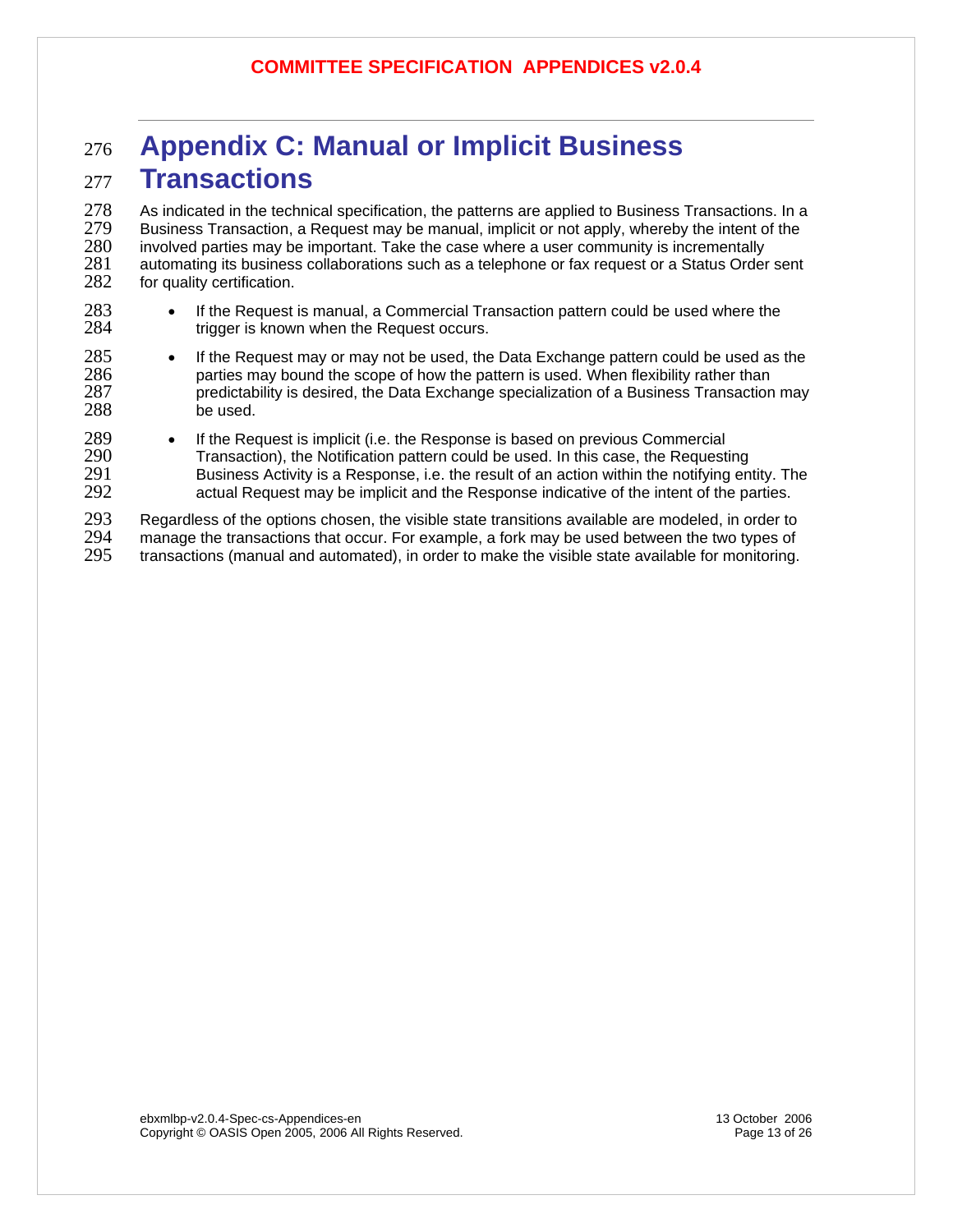## <span id="page-13-0"></span><sup>296</sup>**Appendix D: Handling Recursive or Optional**  <sup>297</sup>**Activities**

298 In eBusiness, a business partner or collaborating party may need to plan for potential activities -<br>299 Ithose that may occur more than once or more, or not at all (i.e. they are optional). Several 299 those that may occur more than once or more, or not at all (i.e. they are optional). Several<br>300 the mechanisms can assist in realizing these needs including semantic variables, condition 300 mechanisms can assist in realizing these needs including semantic variables, condition 301 expressions and guards on transitions. In the technical specification, we describe these .<br>302 capabilities in detail. capabilities in detail.

303<br>304

304 In this capabilities area, the ebBP primarily concentrates on the actual business collaborations<br>305 defined by the business partners or collaborating parties involved in order to achieve optimal if 305 defined by the business partners or collaborating parties involved in order to achieve optimal if<br>306 not maximum interoperabilitv. A continuum is supported from simple business transactions and 306 not maximum interoperability. A continuum is supported from simple business transactions and<br>307 collaborations (that are modular in design but capable of being packaged for optimal use by 307 collaborations (that are modular in design but capable of being packaged for optimal use by<br>308 interested user communities) to complex collaborations (that recognize the intricacy of partn interested user communities) to complex collaborations (that recognize the intricacy of partner 309 expectations). What is developed and the complexity of the collaborations depends on the 310 community and the partners involved. When complex collaborations are developed, it is community and the partners involved. When complex collaborations are developed, it is  $311$  anticipated that the conditions surrounding them will also become more intricate, such as those  $312$  discussed in 1. below. It is a delicate balance to provide flexibility in the collaboration definition 312 discussed in 1. below. It is a delicate balance to provide flexibility in the collaboration definition 313 while also recognizing what user communities can enable and adopt. while also recognizing what user communities can enable and adopt.

 $\frac{314}{315}$ 315 For ebBP, conditions expressions are shareable and relevant to the parties involved. In some 316 cases, these expressions may be similar to business rules relevant to a partner only, but may cases, these expressions may be similar to business rules relevant to a partner only, but may 317 impose constraints on other business partners. There may be situations where they use these 318 functions to elicit more control, such as in a hub. functions to elicit more control, such as in a hub.

319

320 It is important that user communities understand the potential and intricacy of such expressions 321 when solving their complex eBusiness needs where appropriate. For example, the knit wear 321 when solving their complex eBusiness needs where appropriate. For example, the knit wear<br>322 industry in Italy or UK local government may engage in activities which may or may not occu 322 industry in Italy or UK local government may engage in activities which may or may not occur,<br>323 and. others that may occur more than once. For the Italian case. different order statuses or tvr 323 and, others that may occur more than once. For the Italian case, different order statuses or types<br>324 of business messages with business documents may occur. The process designer may utilize 324 of business messages with business documents may occur. The process designer may utilize 325 the ebBP capabilities for these purposes, including: the ebBP capabilities for these purposes, including:

- 326 Condition expressions using BeginsWhen, EndsWhen, PreCondition, and PostCondition 327 on Business Collaborations and Business Transactions: When these expressions are enabled in a computable way, they could be used as gating mechanisms to be available 329 to enter or enter, or be available to exit or exit activities. In this manner, the activities flow 330 using Fork and Join to drive the correct Business Transactions.
- <sup>331</sup> Explicit recursions: Any Business Transaction may be part of a recursive loop that<br>332 continues until explicitly terminated. The EndsWhen could be used in this case. continues until explicitly terminated. The EndsWhen could be used in this case.
- <sup>333</sup> Explicit optionality: Any Business Transaction can be fronted by a Decision that<br>334  **explicitiv excludes execution of the Business Transaction. For example. Partner** explicitly excludes execution of the Business Transaction. For example, Partner A 335 decides to send a business document today only as a discount offer. Partner A may 336 handle that through parallel execution paths and BeginsWhen.
- 337 Other examples:
- <sup>338</sup> o Under certain conditions, it is unknown if more Order Status Update will<br>339 occur. At some point, a Delivery Confirmation will be received with a diff 339 occur. At some point, a Delivery Confirmation will be received with a different 340 business document. A Join may relate to this - when the Delivery Confirmation is received, always move on. If this is not the case and explicit 342 closure is more difficult, a Fork may be used where parallel processing occurs.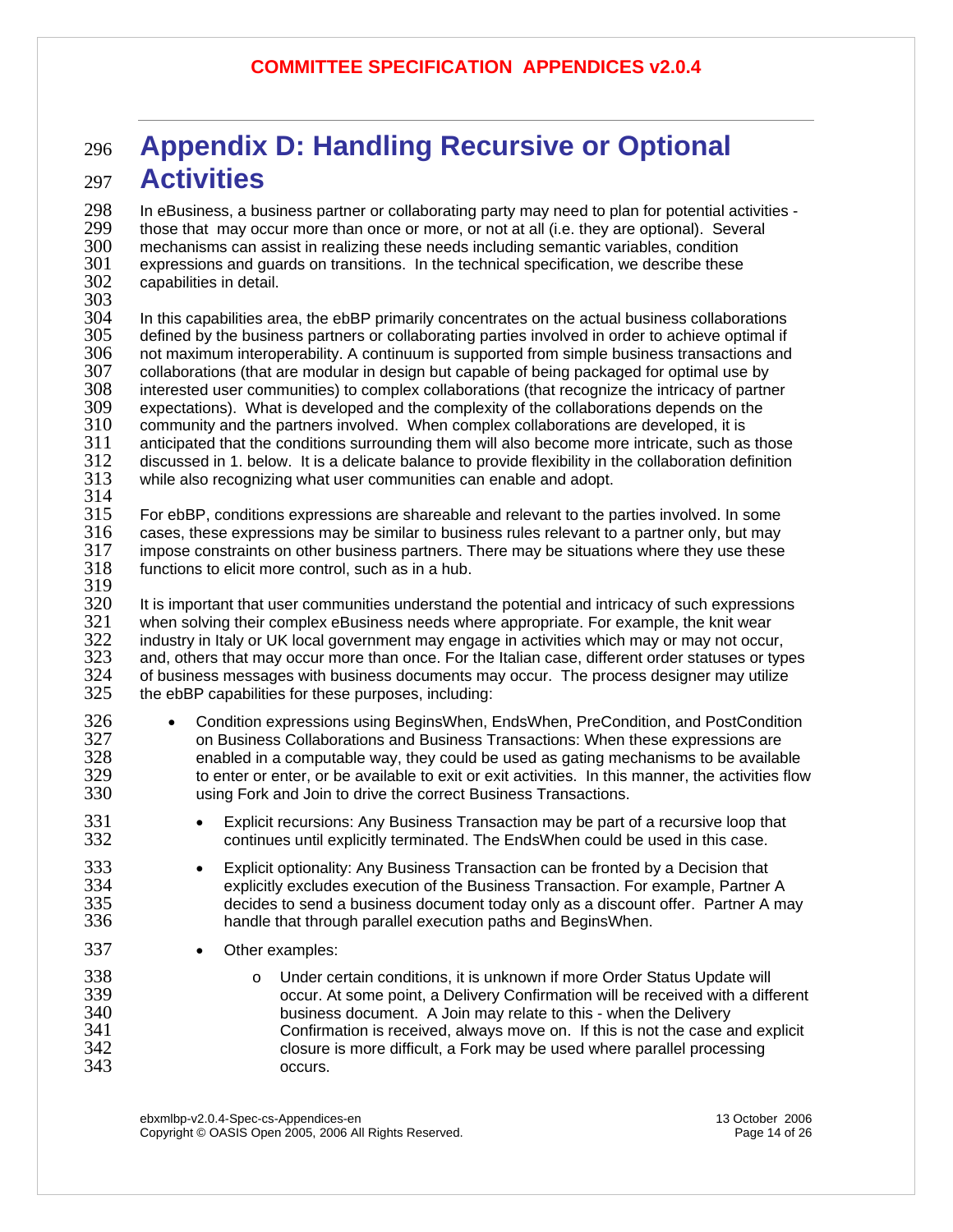344 o Both a Delivery Advice and a Freight Status Advice could be occurring<br>345 concurrently. A PreCondition could be used to determine that if a Delive 345 concurrently. A PreCondition could be used to determine that if a Delivery 346 Advice is received, that branch is done and the Business Collaboration<br>347 completes. completes. 348 • Condition expressions on gateways for Fork, Join and Decision: Using condition 349 expressions on ToLink and FromLink: Condition expressions can be associated with 350 the ToLink and FromLink elements. The conditionGuard attribute of the FromLink<br>351 selement can contain status values obtained from the state pointed to by the 351 element can contain status values obtained from the state pointed to by the FromLink; matching the value governs whether a transition is made at run time. For 353 the ToLink completion states can have condition expressions that are checked at 354 cuntime to determine whether the transition to a state is actually made. runtime to determine whether the transition to a state is actually made. 355 o Recursion example: For re-entering a transaction, a Fork could send the 356 process back into the same Business Transaction. Conditions could be used 357 on the Fork that preclude re-entry. For example, a Freight Status Advice has 358 several possible values - one that reoccurs many times with a condition on 359 the Fork after the advice that says that if this status is 'delivered', then re-360 entry may not occur. Otherwise, recycle and look for another one. 361<br>362 362 In the future, an optional declaration (additional attribute, for example) on a Business Transaction<br>363 may be considered to support certain types of status messages. In this case, assuming the 363 may be considered to support certain types of status messages. In this case, assuming the<br>364 explicit modeling of execution paths. anv declaration would be considered documentation.

364 explicit modeling of execution paths, any declaration would be considered documentation. 365 However, additional changes will be focused on balancing the capabilities provided against the 366 user communities served and their capability to adopt such functions.

367

368 See the technical specification associated with this appendix for more details on condition<br>369 expressions, condition quards, business states and their characteristics expressions, condition guards, business states and their characteristics.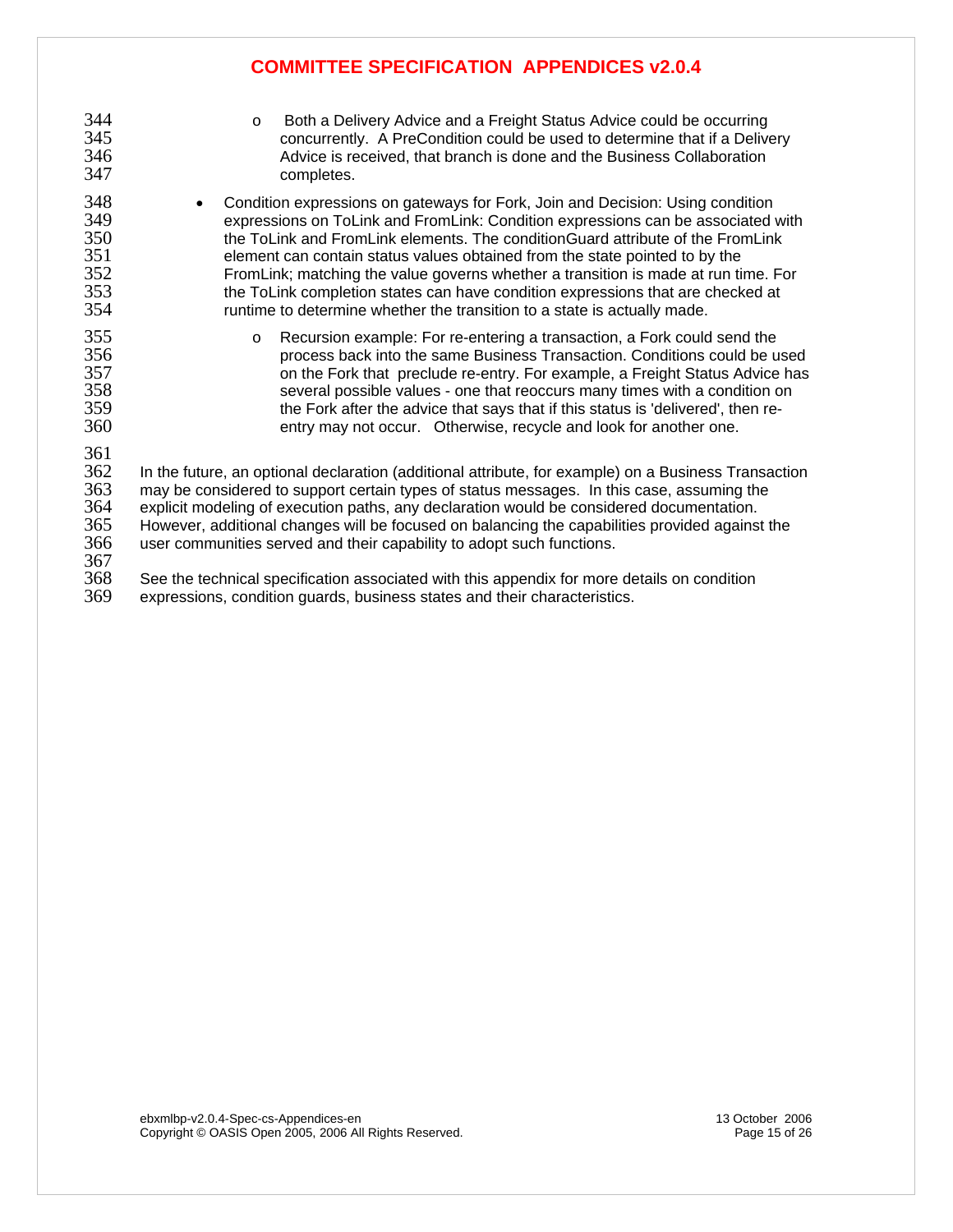# <span id="page-15-0"></span><sup>370</sup>**Appendix E: ebBP Glossary**

371 In the context and boundary of this technical specification and artifact package, a glossary has<br>372 been developed to aid user communities for ebBP. been developed to aid user communities for ebBP.

| <b>TERM</b>                                   | <b>DEFINITION</b>                                                                                                                                                                                                                                                                                                |
|-----------------------------------------------|------------------------------------------------------------------------------------------------------------------------------------------------------------------------------------------------------------------------------------------------------------------------------------------------------------------|
| (Abstract) Operation                          | Description of an abstract action being carried out by a service,<br>which is standalone having no relationship between operations,<br>sequencing or enforcement, e.g. state alignment                                                                                                                           |
| Acceptance Acknowledgement                    | A Business Signal that is required or optional in the defined<br>Business Transaction patterns; it signals that the message received<br>(Request or Response) has been accepted and completed for<br>business processing by the receiving application                                                            |
| Acceptance Acknowledgement<br>exception       | Signals an error condition in a Business Activity which requires<br>termination of Business Transaction; usually means the processing<br>application (which is unknown to other party) received the Business<br>Document but was unable to successfully process it                                               |
| Atomicity                                     | In the context of a Business Transaction, involves a unit of work that<br>cannot be decomposed further                                                                                                                                                                                                           |
| <b>Binary Collaboration</b>                   | A set of Business Activities between two abstract partners or top<br>level roles                                                                                                                                                                                                                                 |
| <b>Business Action</b>                        | An abstract element container that is not included in a Business<br>Transaction definition. It holds the elements common in both of the<br>abstract partner roles of the two parties in a Business Transaction                                                                                                   |
| <b>Business Activity</b>                      | A Business Activity can be expressed as a Business Transaction<br>Activity, Complex Business Activity or a Collaboration Activity                                                                                                                                                                                |
| <b>Business Collaboration</b>                 | A set of roles that business partners assume in a Business Activity<br>through the exchange of business messages in a peer-to-peer<br>environment rather than a controlled environment to achieve a<br>business goal                                                                                             |
| <b>Business collaboration</b><br>choreography | Describes the potential sequencing and transitions in a Business<br>Collaboration                                                                                                                                                                                                                                |
| <b>Business collaboration level</b>           | Business Collaborations can be specialized as Binary or Multiparty<br>Collaborations; or, nested in another Business Collaboration (in a<br><b>Collaboration Activity)</b>                                                                                                                                       |
| Business collaboration protocol               | Defines the business messages and signals that insure that state<br>alignment for a Business Collaboration instance is strictly identical<br>for both parties                                                                                                                                                    |
| <b>Business Document</b>                      | A logical structure that may be defined by an external document<br>specification(s), or assembled from lower level information<br>structures called core components; a logical entity that may be<br>composed from more than one source and may be supplemented<br>by unstructured documents such as attachments |
| <b>Business Document Flow</b>                 | A Business Transaction is realized as Business Document flows<br>between the Requesting and Responding roles.                                                                                                                                                                                                    |

ebxmlbp-v2.0.4-Spec-cs-Appendices-en 13 October 2006 Copyright © OASIS Open 2005, 2006 All Rights Reserved. Page 16 of 26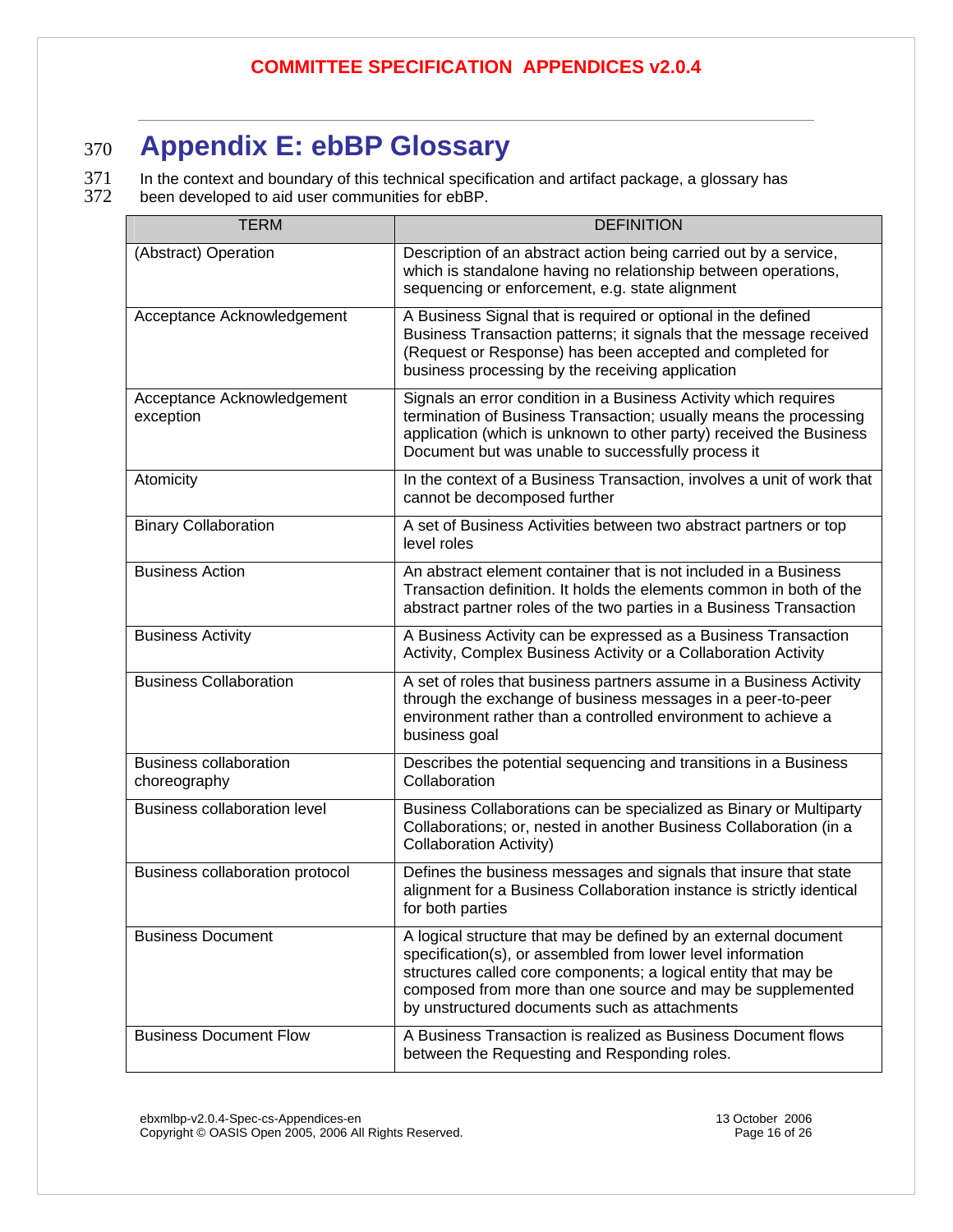373

| <b>TERM</b>                                     | <b>DEFINITION</b>                                                                                                                                                                                                                                                                                                                                              |
|-------------------------------------------------|----------------------------------------------------------------------------------------------------------------------------------------------------------------------------------------------------------------------------------------------------------------------------------------------------------------------------------------------------------------|
| Business message                                | Can be either a Document Envelope or a Business Signal. It<br>typically includes a Business Document. May include variable<br>message content that may vary at run-time and over time, and is<br>under the control of an application or service                                                                                                                |
| <b>Business Service Interface</b>               | A partner's implementation of the shared definition of business<br>states and actions relevant to a common business goal; may be<br>identified as software component(s) that enforce(s) semantics and<br>achieves state alignment for the parties                                                                                                              |
| <b>Business Signal</b>                          | An object that is transmitted back to the activity that initiated the<br>transfer of execution control; function is to communicate a specific<br>business purpose; has a fixed structure and under control of<br>infrastructure                                                                                                                                |
| <b>Business state</b>                           | A specific point in a Business Activity including transitions as part of<br>the choreography                                                                                                                                                                                                                                                                   |
| <b>Business Transaction Activity</b>            | Performs a business transaction in a business collaboration;<br>assigns specific roles, i.e. buyer, to the Requesting or Responding<br>(abstract) roles                                                                                                                                                                                                        |
| <b>Business Transaction patterns</b>            | ebBP technical specification lists 8 patterns, which includes the<br>concrete expression of the 6 defined patterns in UMM; a reusable<br>construct that specifies type of message exchange (request,<br>response and business signals) that applies for a given Business<br>Transaction definition, and the business semantics related to the<br>pattern's use |
| Business transaction protocol                   | Design to achieve state alignment between both parties involved in<br>transaction through use of Business Signals and reliance on a<br>reliable messaging service                                                                                                                                                                                              |
| <b>Business Transaction</b>                     | A unit of work in a trading arrangement between two parties playing<br>opposite (abstract yet declared) roles; consists of one or two<br>predefined Business Document Flows; will attain a Success or fail<br>state                                                                                                                                            |
| Choreography                                    | The ordering and transitions between Business Transactions, or<br>collaborations, within a Business Collaboration                                                                                                                                                                                                                                              |
| <b>Collaboration Activity</b>                   | The activity of conducting a Business Collaboration that transitions<br>to another Business Collaboration                                                                                                                                                                                                                                                      |
| <b>Complex Business Transaction</b><br>Activity | Allows for nested Business Transaction Activities to happen in a<br>recursive manner; this does not affect the atomicity of the Business<br>Transaction rather it is a sequencing concept that provides status<br>visibility to sub-parties acting in another BTA not the BTA defined                                                                          |
| <b>Condition Expression</b>                     | A logical condition that evaluates to either true or false; used to<br>interrogate contents of the Business Document                                                                                                                                                                                                                                           |
| <b>Document Envelope</b>                        | Named representation of the Business Document Flow; is always<br>one Document Envelope for a Requesting Activity. Can be zero,<br>one or more mutually exclusive named Document Envelope for<br>Responding Activity. Each contains one Business Document and<br>may include one or more attachments                                                            |

ebxmlbp-v2.0.4-Spec-cs-Appendices-en 13 October 2006

Copyright © OASIS Open 2005, 2006 All Rights Reserved. Page 17 of 26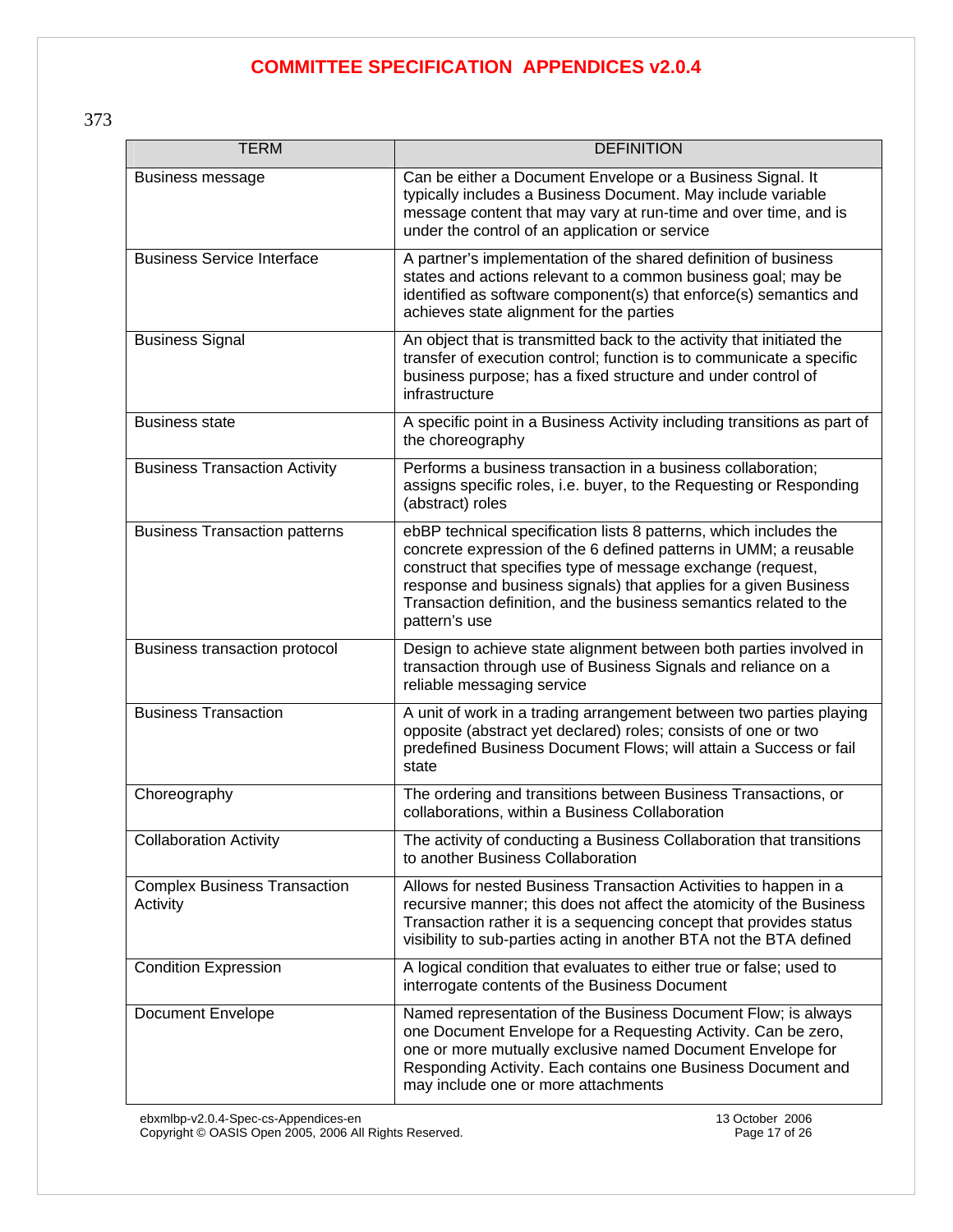| <b>TERM</b>                       | <b>DEFINITION</b>                                                                                                                                                                                                                                                                                           |
|-----------------------------------|-------------------------------------------------------------------------------------------------------------------------------------------------------------------------------------------------------------------------------------------------------------------------------------------------------------|
| <b>Document Envelope Notation</b> | The name or identity of a Document Envelope                                                                                                                                                                                                                                                                 |
| ebBP definition                   | A business process definition created with the ebXML Business<br>Process Specification Schema technical specification; describes<br>interoperable business processes that allow business partners to<br>collaborate and achieve a given business goal                                                       |
| ebBP technical specification      | Provides the elements needed to specify a Business Collaboration<br>between business partners, and provides configuration parameters<br>for the partners' runtime systems in order to execute that Business<br>Collaboration between a set of eBusiness software components<br>(Business Service Interface) |
| <b>General Exception</b>          | A Business Signal that is sent when unplanned (and often<br>catastrophic) events occur                                                                                                                                                                                                                      |
| Guard                             | Governs incoming transitions; refers to status of an activity from<br>which the transition originates                                                                                                                                                                                                       |
| hasLegalIntent                    | May represent shared statement between trading partners and their<br>shared intent                                                                                                                                                                                                                          |
| Initiating role                   | The role in an activity that is assigned the 'from' role; the role that<br>sends the first business message, e.g. a request; the Requesting<br>role in the Business Transaction)                                                                                                                            |
| Inner collaboration               | A Business Collaboration that is part of a Collaboration Activity that<br>is initiated by another Business Collaboration; it cannot be initiated<br>by itself                                                                                                                                               |
| <b>isConcurrent</b>               | Governs flow of transactions within Business Collaboration, limits or<br>allows the ability to execute more than one instance of the same<br>Business Transaction within a Collaboration Activity                                                                                                           |
| isIntelligibleCheckRequired       | Message has passed a structure/schema validity check prior to the<br>processing of the Business Document or Document Envelope; this<br>is separate from and in addition to a Receipt Acknowledgement                                                                                                        |
| Message Service Interface         | Set of messages (technical) exchanged between partners, and the<br>interface defined rules governing the sequencing and processing<br>used to support a business process                                                                                                                                    |
| <b>Multiparty Collaboration</b>   | A set of Business Activities that involves more than two abstract<br>partners or top-level roles                                                                                                                                                                                                            |
| Non-repudiation                   | Authentication that with high assurance can be asserted to be<br>genuine, and that can not subsequently be refuted                                                                                                                                                                                          |
| Non-substantive                   | A response that indicates receiving party has reached a satisfactory<br>state (for example, an AcceptanceAcknowledgement signal)                                                                                                                                                                            |
| Notification                      | A Business Transaction based on the Notification pattern that<br>involves a defined business message that is sent when an event<br>that could reasonably be anticipated occurs and informs the other<br>party, such an Advance Ship Notice or Order Status                                                  |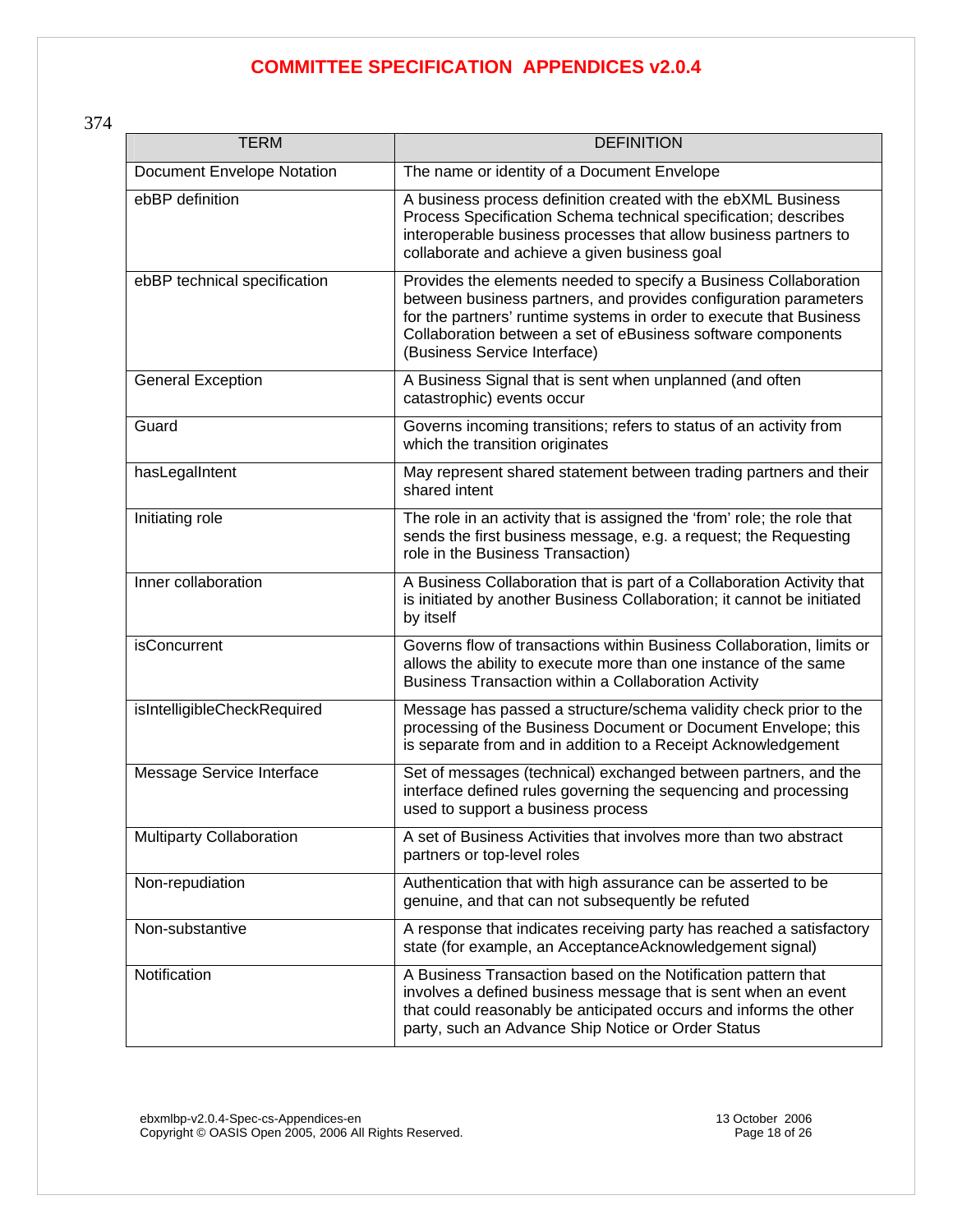| TERM                     | <b>DEFINITION</b>                                                                                                                                                                                                                                          |
|--------------------------|------------------------------------------------------------------------------------------------------------------------------------------------------------------------------------------------------------------------------------------------------------|
| Notification of Failure  | A Business Transaction based on the Notification pattern that<br>involves a defined business message that is sent when an<br>unwanted event that could reasonably be anticipated occurs, such<br>as a party cannot determine if a contract has been formed |
| <b>Operation Mapping</b> | Specifies the mapping of a BTA to a set of web service operation<br>invocations that enable the participation of non-ebXML capable<br>business partner in an ebXML relationship                                                                            |
| Operational view         | A perspective that shows the elements and obligations made by the<br>parties to form a Business Activity                                                                                                                                                   |
| Package                  | Mechanism for organizing elements into groups, and defining their<br>namespace                                                                                                                                                                             |
| Party                    | Used when relating to a role that a business partner plays                                                                                                                                                                                                 |
| Pattern                  | A pattern specifies the type of the message exchange (request,<br>response and signals) that applies for a given Business Transaction<br>definition. It is a way to define predictable classes of Business<br><b>Transaction definitions</b>               |
| Performs                 | Used to assign roles that a party assumes such as in a Business<br>Collaboration that involves more than two parties where the<br>Performs binds the referring and referred to roles, i.e. those<br>assumed and used by the one of the parties             |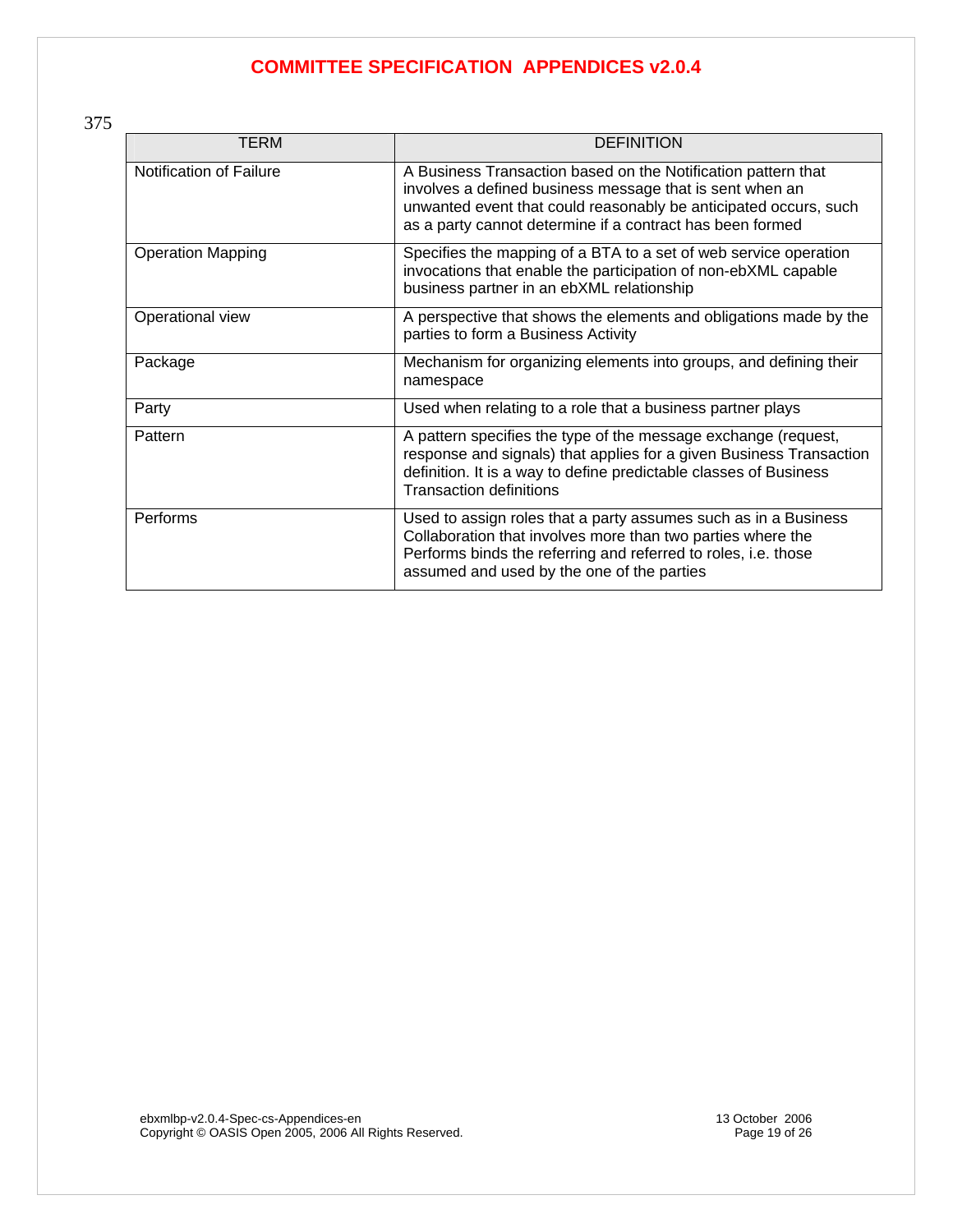376

| <b>TERM</b>                          | <b>DEFINITION</b>                                                                                                                                                                                                                                                                                                         |
|--------------------------------------|---------------------------------------------------------------------------------------------------------------------------------------------------------------------------------------------------------------------------------------------------------------------------------------------------------------------------|
| Persistent authentication            | Authentication of Business Document is verified at receiving<br>application level                                                                                                                                                                                                                                         |
| Persistent confidentiality           | Decryption occurs after Business Document is received at message<br>node only by authorized application                                                                                                                                                                                                                   |
| Protocol exception                   | Indicates whether processing of the Business Transaction failed at<br>either the Requesting or Responding role                                                                                                                                                                                                            |
| Receipt Acknowledgement              | Business signal that is defined as required or optional in a Business<br>Transaction pattern; signals that message has been successfully<br>and properly received                                                                                                                                                         |
| Receipt Acknowledgement<br>exception | Signals an error condition in a Business Activity which requires a<br>transaction to be terminated, i.e. receipt of a business message with<br>a Business Document that has failed                                                                                                                                        |
| Reliable messaging service           | Provides guaranteed message delivery at transport level                                                                                                                                                                                                                                                                   |
| <b>Requesting Business Activity</b>  | A required component of a Business Transaction that is sent by the<br>Requesting role as a Document Envelope; performed by the partner<br>in a role that is requesting business service from another business<br>partner in a role. The Requesting Business Activity binds the roles<br>to the associated business action |
| Requesting role                      | A top-level or abstract partner role; the partner that initiates and<br>concludes a Business Transaction (initiating role)                                                                                                                                                                                                |
| <b>Request Document Flow</b>         | Contains Business Document that relates to Business Transaction<br>request                                                                                                                                                                                                                                                |
| <b>Responding Business Activity</b>  | Is a component of a Business Transaction. It is performed by a<br>partner in the role that is responding to a request for a business<br>service. The Responding Business Activity binds the roles to the<br>associated business action and may or may not include a Document<br>Envelope (and Business Document)          |
| <b>Response Document Flow</b>        | Contains Business Document that relates to Business Transaction<br>response                                                                                                                                                                                                                                               |
| Responding role                      | A top-level or abstract partner role in an activity which is assigned<br>the 'to' role (i.e. for receiving or responding)                                                                                                                                                                                                 |
| Role                                 | A function played by a business partner in a specific state of the<br><b>Business Collaboration</b>                                                                                                                                                                                                                       |
| Semantic process                     | Actual business process                                                                                                                                                                                                                                                                                                   |
| Service choreography                 | Systems implementation of business processes                                                                                                                                                                                                                                                                              |
| State alignment                      | When a Business Collaboration instance and its state are identical<br>for the involved parties                                                                                                                                                                                                                            |
| State synchronization                | Alignment of business states between the parties when the<br>resources shared by the enterprise systems are limited                                                                                                                                                                                                       |
| Status visibility                    | An element of a Complex Business Transaction Activity to allow<br>state visibility (possibly for monitoring) of an activity by its parent                                                                                                                                                                                 |

ebxmlbp-v2.0.4-Spec-cs-Appendices-en 13 October 2006 Copyright © OASIS Open 2005, 2006 All Rights Reserved. Page 20 of 26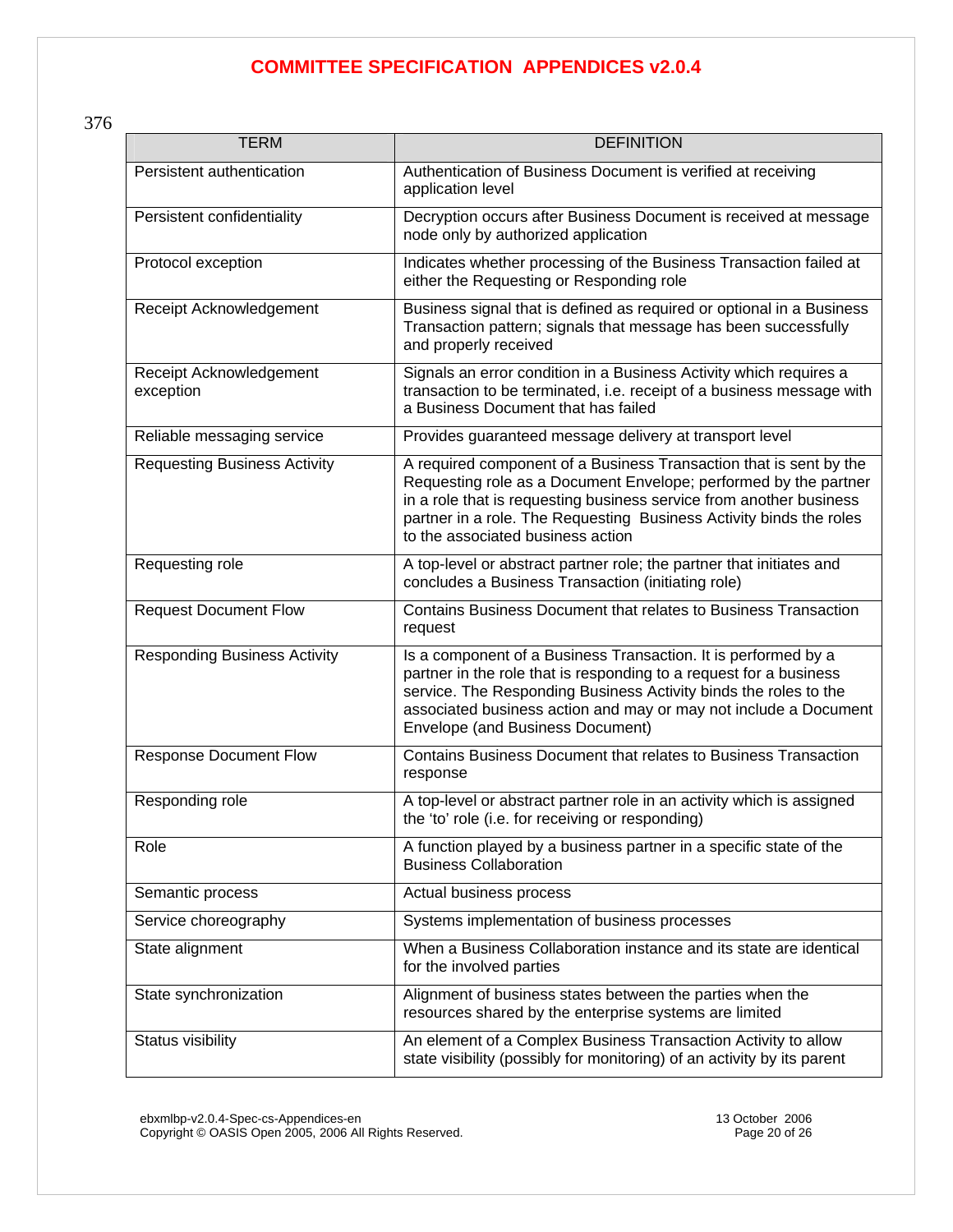377

| TERM                         | <b>DEFINITION</b>                                                                                                                                                                                                                                        |
|------------------------------|----------------------------------------------------------------------------------------------------------------------------------------------------------------------------------------------------------------------------------------------------------|
| Substantive business message | Response that includes a Business Document                                                                                                                                                                                                               |
| Substitution set             | Supports the capability to take a generic business process<br>document or attribute, and specialize it for a domain use                                                                                                                                  |
| Timeout                      | Time value has been exceeded for an activity; allows for the<br>definition of a mechanism to allow sender who has not received an<br>acknowledgement in the prescribed time to resend or terminate the<br>Business Transaction as defined by the parties |
| <b>TimeToPerform</b>         | Element that specifies value that is a time interval within which<br>activities are expected to occur; typically these are from the<br>Requester's perspective                                                                                           |
| Transition                   | Passage from one state to another, re: linking construct                                                                                                                                                                                                 |
| Variable                     | Are named information elements that are available to bind concepts<br>across Business Transaction; allow abstract semantic elements<br>used in conditional statements as well as external specifications to<br>link to Business Document contents        |
| Well-formedness rules        | Aids to implementers in using specific constructs in addition to<br>implementers' notes                                                                                                                                                                  |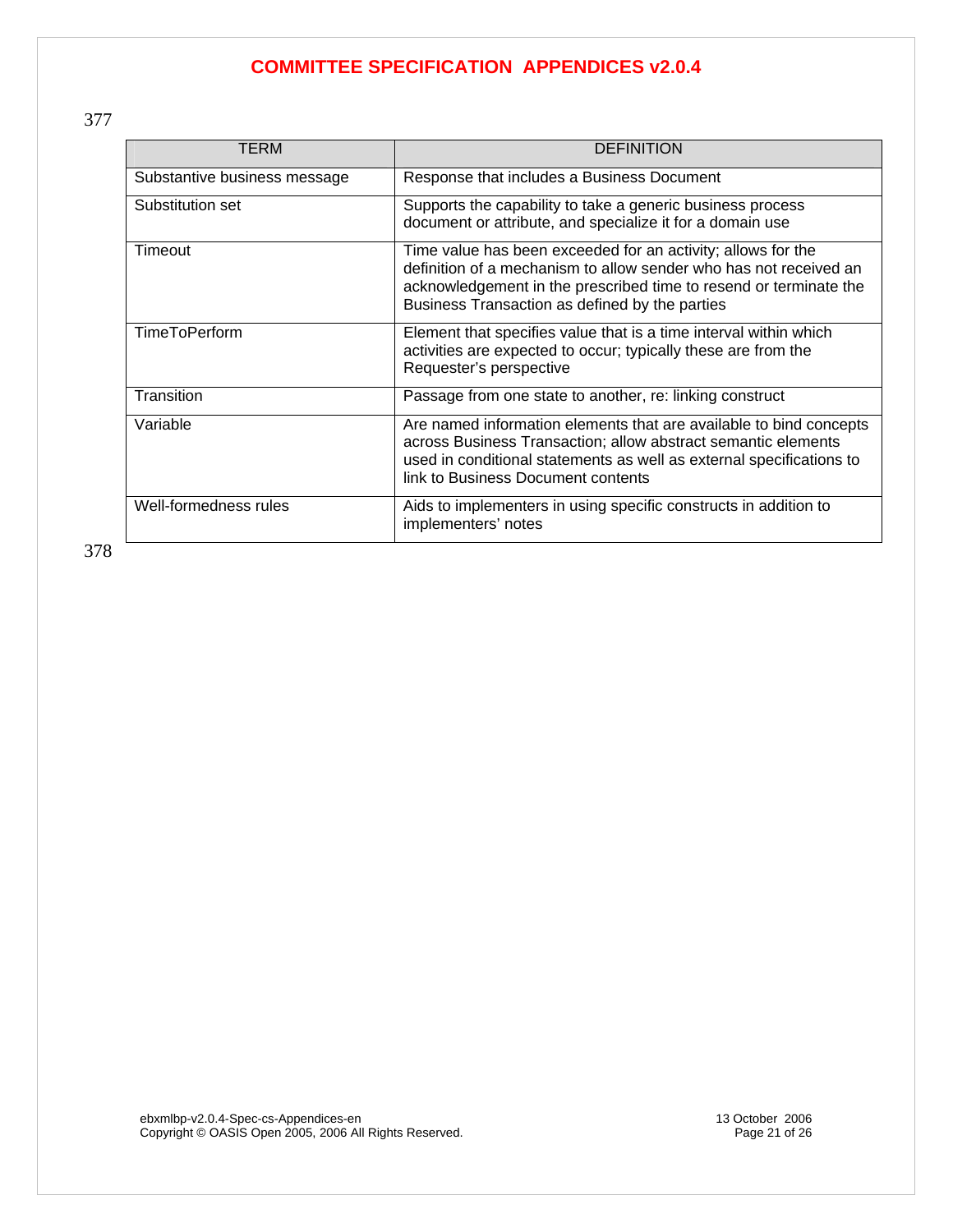# <span id="page-21-0"></span><sup>379</sup>**Appendix F: Acknowledgements**

380 The following individuals were committee members or observers, and participants on ebxml-dev<br>381 or interested community experts, during the development of this set of specification packages 381 or interested community experts, during the development of this set of specification packages<br>382 including the technical specification and schemas as well as the non-normative examples 382 including the technical specification and schemas as well as the non-normative examples<br>383 package (external to the packages submitted). Note, their status may have changed durir 383 package (external to the packages submitted). Note, their status may have changed during the 384 course of this specification development. course of this specification development. 385 • Yano Keisuke, Fujitsu, JEITA, yano@jp.fujitsu.com 386 • Martin Roberts, BT Exact, [martin.me.roberts@bt.com](mailto:martin.me.roberts@bt.com) 387 • Anders Tell, Collaborative Toolsmiths, anderst@toolsmiths.se 388 • Serm Kulvatunyou, National Institute of Standards and Technology (NIST) [observer], 389 [serm@nist.gov](mailto:serm@nist.gov) 390 • J. Dean E. P. Hemopo, (user community, ebxml-dev), jdeanh@ihug.co.nz 391 • Jesmond Abela, Individual (observer), jesmonda@maltanet.net 392 • Lars Abrell, Telisonera (observer), lars.abrell@teliasonera.com 393 • Kenji Nagahashi, Fujitsu (Member), nagahashi@fla.fujitsu.com 394 • Steve Capell, Red Wahoo, steve.capell@redwahoo.com 395 • Layna Fischer, formerly of WfMC 396 • Dale Moberg, Cyclone Commerce/Axway (co-chair), dmoberg@us.axway.com 397 • John Yunker, Amazon, [yunker@amazon.com](mailto:yunker@amazon.com) 398 • Sally St. Amand, Individual, editor, [sallystamand@yahoo.com](mailto:sallystamand@yahoo.com) 399 • John Jacques-Dubray, previous editor, joubray@gmail.com 400 • David Webber, Individual, [david@drrw.info](mailto:david@drrw.info) 401 • Ed Buchinski (user community), Government of Canada, [buchinski.ed@tbs-sct.gc.ca](mailto:buchinski.ed@tbs-sct.gc.ca) 402 • Sacha Schlegel, Member, sacha@schlegel.li 403 • Cristiano Novelli (user community), Member, [cristiano.novelli@bologna.enea.it](mailto:cristiano.novelli@bologna.enea.it) 404 • Stephen Green (user community), formerly with OASIS UBL TC,<br>405 stephengreenubl@gmail.com stephengreenubl@gmail.com 406 • Bryan Rasmussen (user community), xml-dev, brs@itst.dk 407 • Matthew Arrott (user community interested party), TWIST, [marrott@novgp.com](mailto:marrott@novgp.com) 408 • Dr. Asuman Dogac (user community and Member), METU, (Middle East Technical 409 University), asuman@srdc.metu.edu.tr 409 University), asuman@srdc.metu.edu.tr 410 Special thanks are extended to Martin Roberts for his early work on the XML schema, to Dean 411 Hemopo, Hima Mukkamala, Dale Moberg, Yano Keisuke, Cristiano Novelli, Stephen Green,<br>412 Bryan Rasmussen and Kenii Nagahashi who contributed to the exemplary illustrations or Bryan Rasmussen and Kenji Nagahashi who contributed to the exemplary illustrations or 413 examples, schema representations and business scenarios or use cases, to Jean-Jacques 414 Dubray for his long-term support for development of this specification, and to Sally St. Amand for 415 the glossary. As always, all TC members, observers, and outside user communities actively been

415 the glossary. As always, all TC members, observers, and outside user communities actively been<br>416 instrumental to this work and to a successful result. instrumental to this work and to a successful result.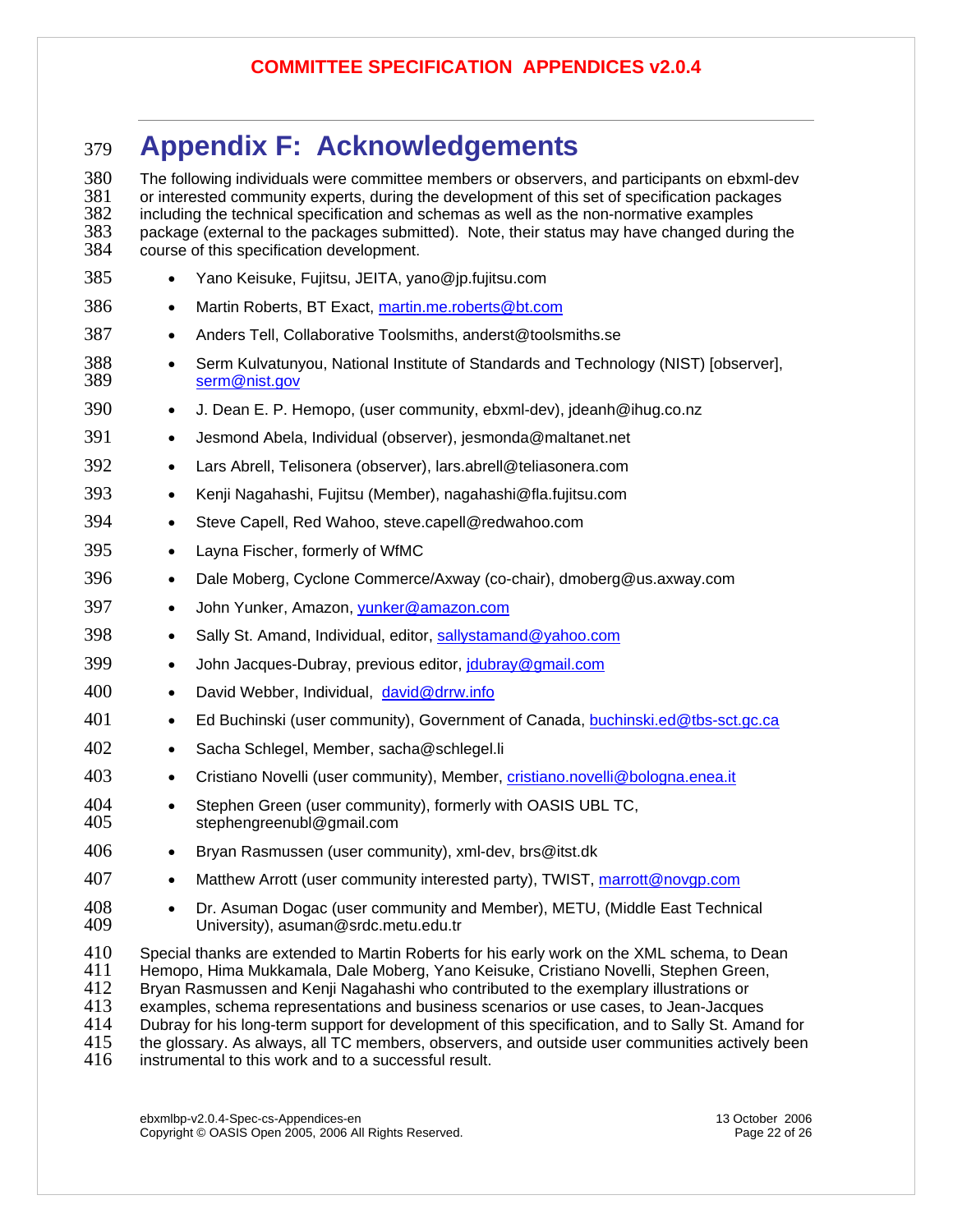# <span id="page-22-0"></span><sup>417</sup>**Appendix G: Revision History**

### 418 **Version 2.0.4**

| Rev                            | Date       | By Whom          | What                                                                                                                                                                                       |
|--------------------------------|------------|------------------|--------------------------------------------------------------------------------------------------------------------------------------------------------------------------------------------|
| $cs$ (diff $01$ )<br>candidate | 2006-10-04 | Monica J. Martin | Documents with tracked changes that integrate<br>non-substantive changes primarily related to the<br>approval of the Committee Draft Errata, v2.0.4 for<br>v2.0.3 Committee Specification. |
| <b>CS</b>                      | 2006-10-13 | Monica J. Martin | Approved v2.0.4 Committee Specification                                                                                                                                                    |

#### 419 **Version 2.0.3**

| <b>Rev</b>               | Date       | <b>By Whom</b>   | What                                                                                                                                                                                                      |
|--------------------------|------------|------------------|-----------------------------------------------------------------------------------------------------------------------------------------------------------------------------------------------------------|
| wd-2.0.3-<br>diff01, r01 | 2006-03-08 | Monica J. Martin | This Working Draft integrates resolutions for 15-<br>day Public Review comments to v2.0.2<br>Committee Draft in order to advance to<br>Committee Draft v2.0.3 and anticipated<br>Committee Specification. |
| cd                       | 2006-03-24 | Monica J. Martin | Approved Committee Draft and to initiate<br>Committee Specification vote 24 March 2006.                                                                                                                   |
| <b>CS</b>                | 2006-04-28 | Monica J. Martin | Approved Committee Specification in unanimous<br>quorate vote.                                                                                                                                            |

#### 420

### 421 **Version 2.0.2**

| Rev | Date       | By Whom          | What                                                                                                                                        |
|-----|------------|------------------|---------------------------------------------------------------------------------------------------------------------------------------------|
| cd  | 2006-01-31 | Monica J. Martin | Promoted Public Review Draft v2.0.1 with<br>changes from working drafts to Committee Draft<br>$v2.0.2.$ [1]                                 |
|     |            |                  | [1] r01-r04: These were working drafts used to<br>integrate comments and resolutions iteratively<br>throughout 60-day Public Review period. |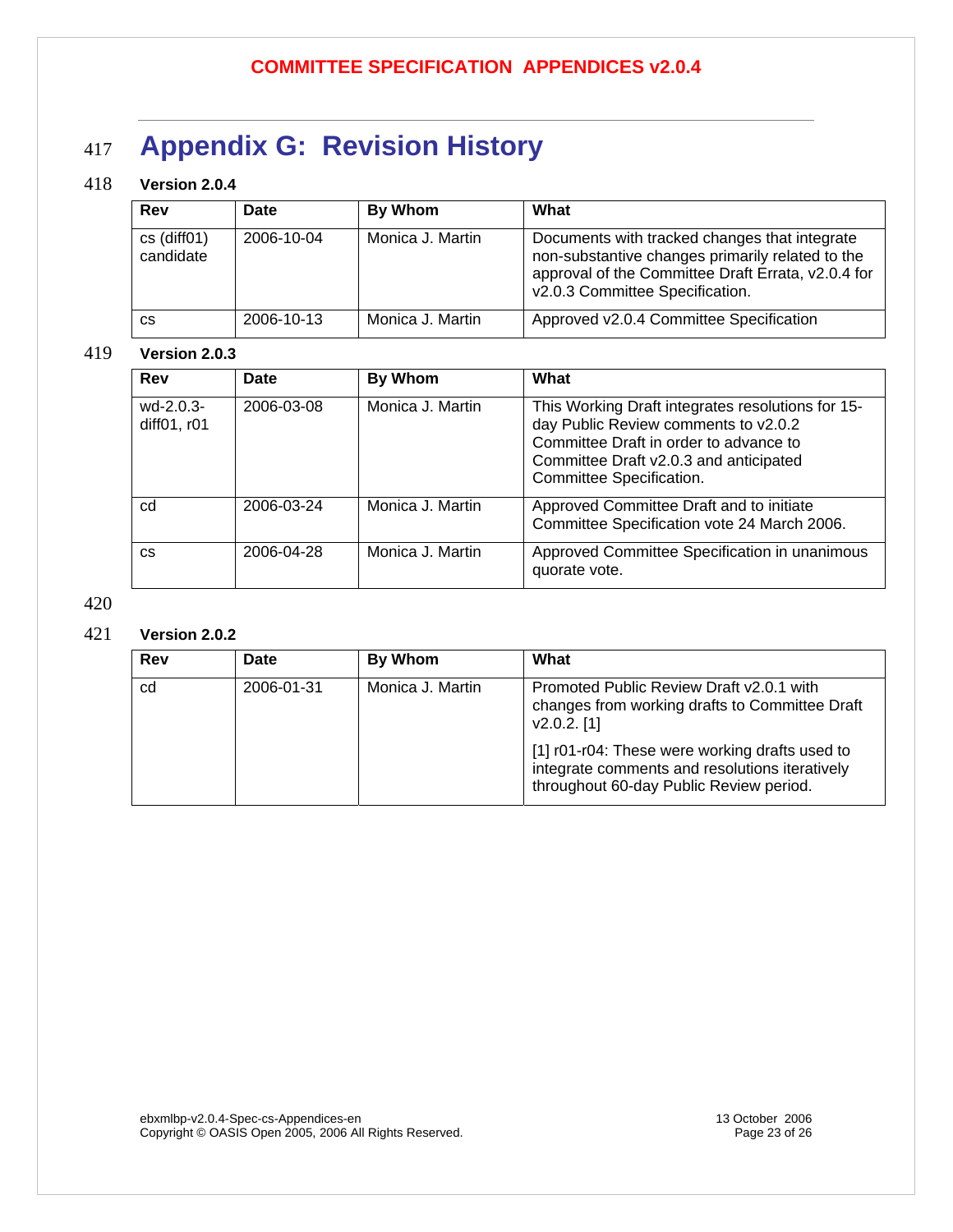### 422 **Version 2.0.1**

| Rev                                                        | <b>Date</b> | <b>By Whom</b>   | What                                                                                                                                                                                                                                                   |
|------------------------------------------------------------|-------------|------------------|--------------------------------------------------------------------------------------------------------------------------------------------------------------------------------------------------------------------------------------------------------|
| wd-2.0.1-01                                                | 2005-06-06  | Monica J. Martin | 2.0.1 Committee Draft update with comments<br>received since 21 April 2005 approval. Tracked<br>changes visible for team review                                                                                                                        |
| wd-2.0.1-02                                                | 2005-06-14  | Monica J. Martin | Updated comments re: Responses, editorial<br>corrections and OASIS specification of naming<br>guidelines                                                                                                                                               |
| wd-2.0.1-03                                                | 2005-06-20  | Monica J. Martin | Clarification on versioning for namespace and file<br>names after further OASIS and TC feedback.<br>Correction to signal schema and XML instance<br>(reflect name changes and correction of syntax<br>error for signal schema).                        |
| wd-2.0.1-04                                                | 2005-06-22  | Monica J. Martin | Update to OASIS naming guidelines and<br>miscellaneous editorial cleanup.                                                                                                                                                                              |
| wd-2.0.1-05                                                | 2005-07-01  | Monica J. Martin | Integrated proposal for Responding Business<br>Activity. Any editorial/typographical errors<br>detected by TC team.                                                                                                                                    |
| wd-2.0.1-06                                                | 2005-07-13  | Monica J. Martin | Integrated changes proposed and accepted by<br>TC team on Performs and declared roles on a<br>BT. Any editorial/typographical errors detected by<br>TC team including consistency of terminology and<br>context throughout the technical specification |
| wd-2.0.1-07<br>Committee<br>Draft<br>Candidate<br>for vote | 2005-07-21  | Monica J. Martin | Resolved editor questions on timing parameters<br>and any case inconsistencies. Resolve any<br>reference inconsistencies in schemas.                                                                                                                   |
| cd                                                         | 2005-07-21  | Monica J. Martin | Promotion to Committee Draft after successful<br>ebXML Business Process TC voting member<br>vote. The TC also voted to promote the CD to<br>Public Review status 2 August 2005.                                                                        |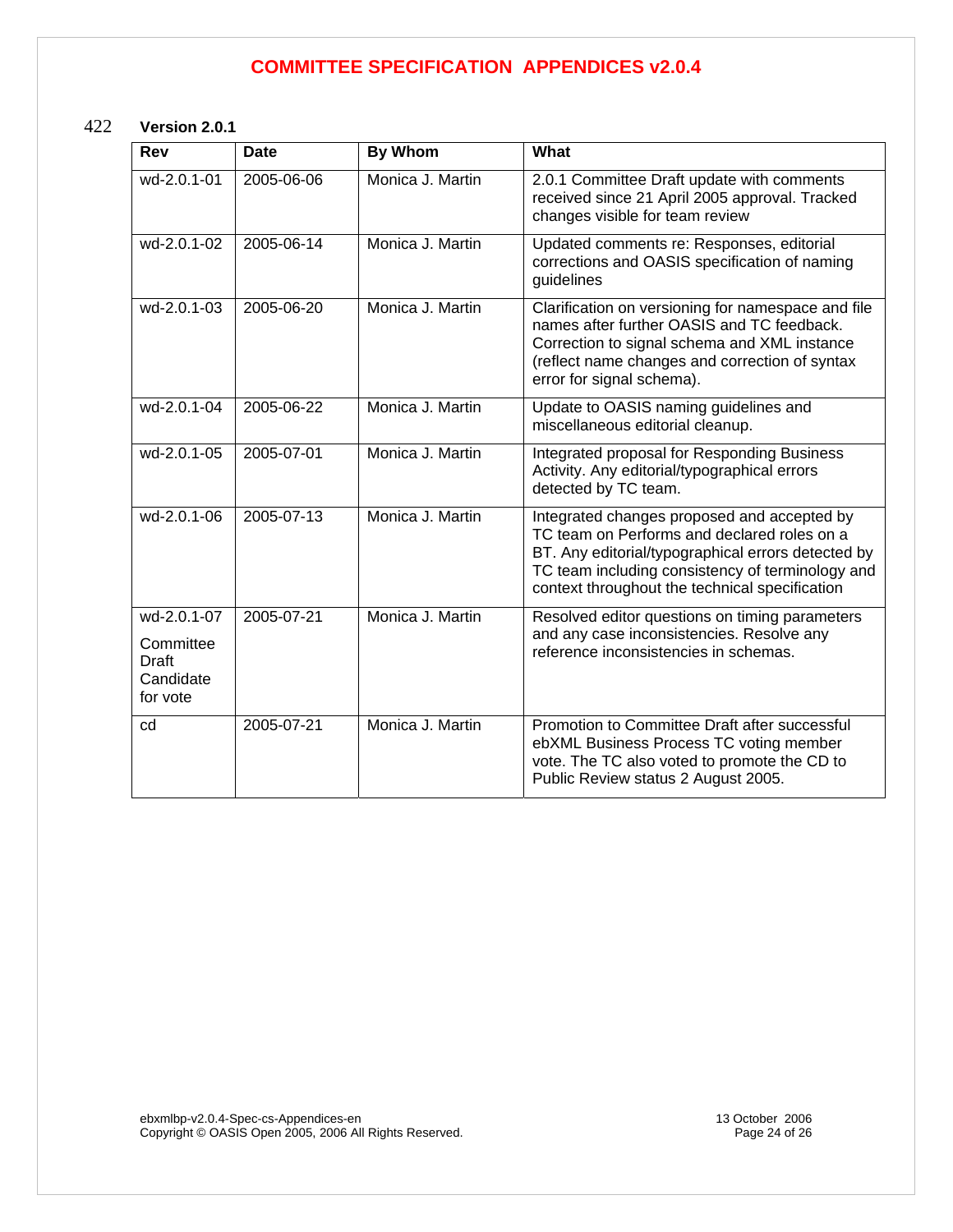#### 423 **Version 2.0.1 (continued)**

#### 424

| Rev                                                                                                                                    | <b>Date</b> | <b>By Whom</b>   | What                                                                                                                                                                                                                     |
|----------------------------------------------------------------------------------------------------------------------------------------|-------------|------------------|--------------------------------------------------------------------------------------------------------------------------------------------------------------------------------------------------------------------------|
| pr-2.0.1-<br>diff01                                                                                                                    | 2005-11-14  | Monica J. Martin | Integrated changes as a result of 60-day public<br>review that ended 15 October 2005.                                                                                                                                    |
| (commented<br>copy)                                                                                                                    |             |                  |                                                                                                                                                                                                                          |
| pr-2.0.1-<br>diffO2<br>(commented<br>copy that<br>includes<br>redlines for<br>diff01 and<br>$diff02$ ).<br>Changes<br>accepted<br>r02. | 2005-11-21  | Monica J. Martin | Integrated minor composability editorial changes<br>to Sections 2.3, 2.4 and 3. Part of 60-day public<br>review comments and from TC members.<br>Updated BPMN diagrams reflecting BPMN team<br>comments and suggestions. |
| pr-2.0.1-<br>diff <sub>03</sub><br>(Changes<br>accepted<br>r03)                                                                        | 2006-01-02  | Monica J. Martin | Final changes on OASIS template, BPMN<br>diagram updates, and descriptive changes from<br>public review comments.                                                                                                        |
| pr-2.0.1-<br>diff <sub>04</sub><br>(Changes                                                                                            | 2006-01-11  | Monica J. Martin | Updated text proposed and accepted on<br>Appendix D for recursion and optionality by ebBP<br>Team 10 January 20006. This is the PR                                                                                       |
| accepted<br>r04)                                                                                                                       |             |                  | Candidate to accept Public Review Comments<br>from 60-day review.                                                                                                                                                        |